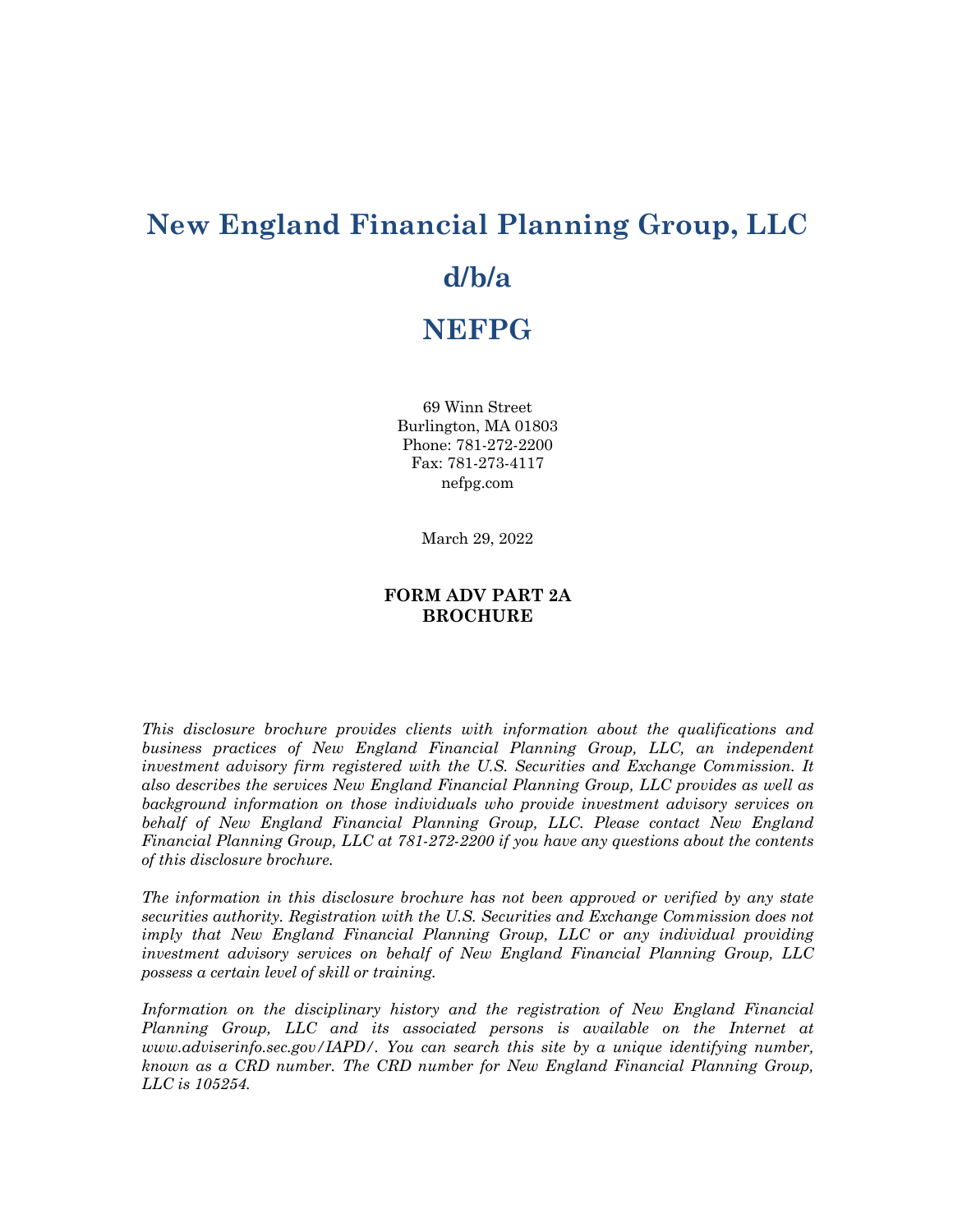## **Item 2 – Material Changes**

This item discusses specific material changes to the New England Financial Planning Group, LLC disclosure brochure.

Pursuant to current SEC regulations, New England Financial Planning Group, LLC will ensure that clients receive a summary of any materials changes to this and subsequent brochures within 120 days of the close of its fiscal year which occurs at the end of the calendar year. New England Financial Planning Group, LLC may further provide other ongoing disclosure information about material changes as necessary.

New England Financial Planning Group, LLC will also provide clients with a new brochure as necessary based on changes or new information, at any time, without charge.

Since the date of its last annual amendment filing (March 22, 2021), New England Financial Planning Group, LLC has not made any material changes to this disclosure brochure.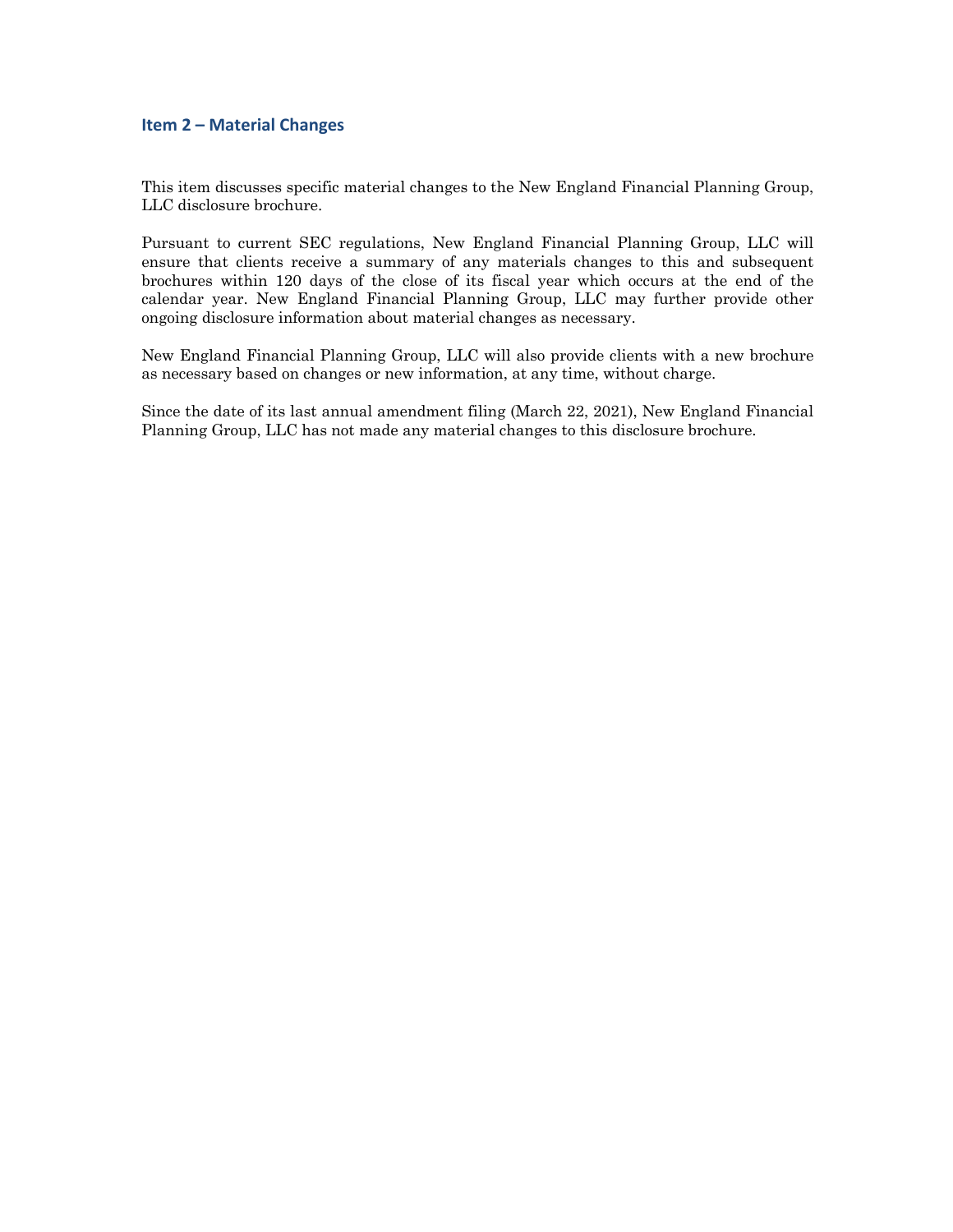# Item 3 - Table of Contents

| Item 6 - Performance-Based Fees and Side-By-Side Management  12                         |  |
|-----------------------------------------------------------------------------------------|--|
|                                                                                         |  |
| Item 8 - Methods of Analysis, Investment Strategies and Risk of Loss 13                 |  |
|                                                                                         |  |
|                                                                                         |  |
| Item 11 - Code of Ethics, Participation or Interest in Client Transactions and Personal |  |
|                                                                                         |  |
|                                                                                         |  |
|                                                                                         |  |
|                                                                                         |  |
|                                                                                         |  |
|                                                                                         |  |
|                                                                                         |  |
|                                                                                         |  |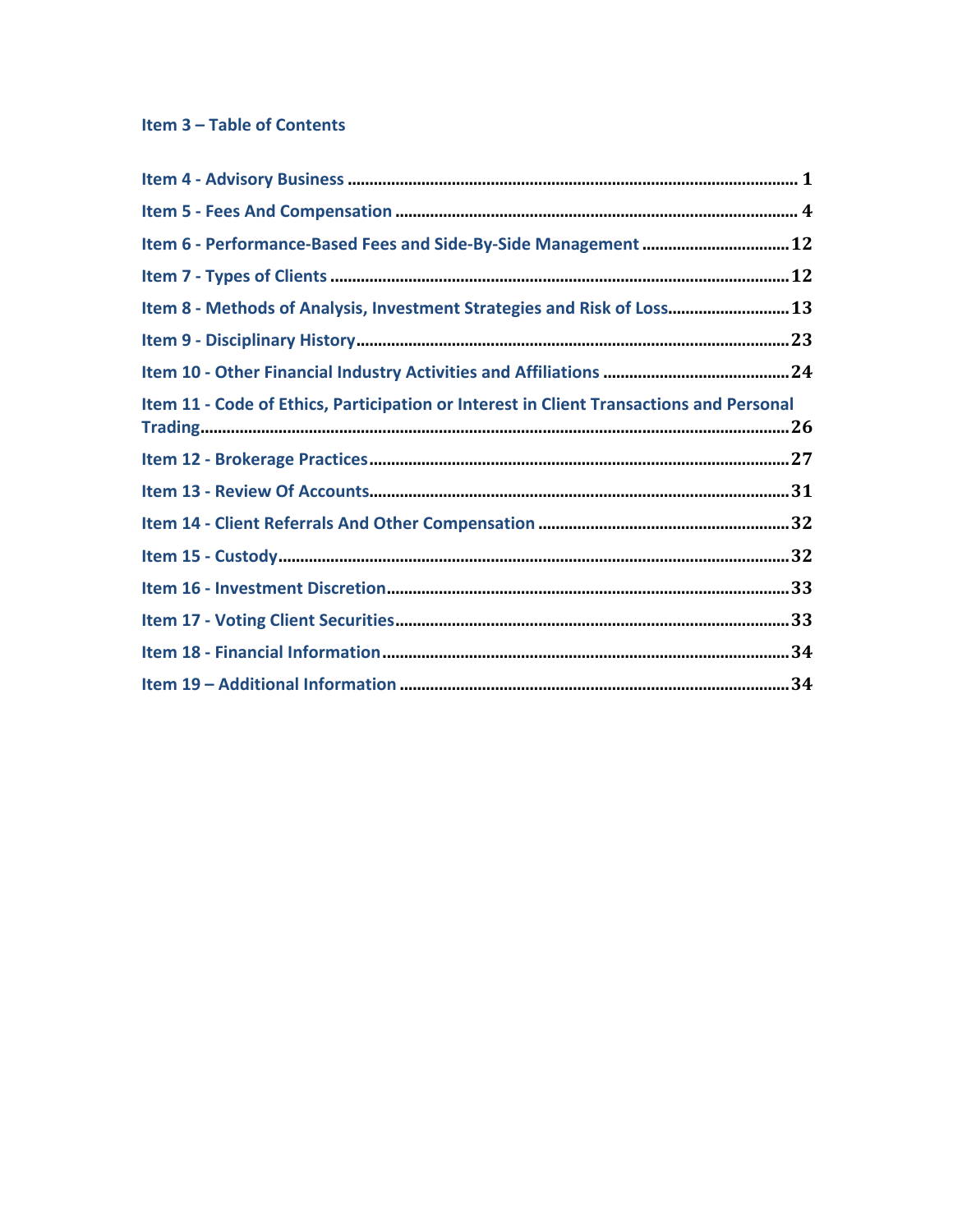## **Item 4 - Advisory Business**

## **A. The Company**

On April 26, 2019, New England Financial Planning Group, LLC d/b/a NEFPG, a Massachusetts limited liability company ("NEFPG" or the "firm"), succeeded to the business of Richard J. Wojcik d/b/a/ New England Financial Planning Group, a sole proprietorship. NEFPG (through the registration of its predecessor entity, New England Financial Planning Group) has been registered with the U.S. Securities and Exchange Commission since 1982.

The principal owner of NEFPG is Richard Wojcik.

## **B. Advisory Services**

NEFPG offers the following services to advisory clients:

## **Asset Management Services**

NEFPG provides asset management services, defined as giving continuous advice or making investments for clients based on the specific needs of each client. Through personal discussions in which goals and objectives based on a client's particular circumstances are established, NEFPG develops a client's individual investment policy and creates and manages a portfolio based on that policy. NEFPG will manage advisory accounts on either a discretionary or non-discretionary basis.

Account supervision is guided by the stated objectives of the client (i.e., maximum capital appreciation, growth, income, or growth and income). NEFPG will allocate the client's assets among various investments taking into consideration the overall management style selected by the client.

Clients will retain individual ownership of all securities. Clients will have the opportunity to place reasonable restrictions on the types of investments which will be made on the client's behalf.

NEFPG provides asset management services for assets held at Raymond James & Associates, Inc. ("RJA"), a broker/dealer, member of the New York Stock Exchange, member SIPC and a registered investment adviser under the following programs:

## Investment Management Program for Advisory Clients (IMPAC)

The Investment Management Program for Advisory Clients ("IMPAC") is a fee-based account, offered and administered through RJA, in which NEFPG provides you with ongoing investment advice and monitoring of securities holdings. NEFPG will manage your account on a discretionary or non-discretionary basis according to your investment objectives. This account offers you the ability to pay an asset-based advisory fee and a nominal transaction fee in lieu of a commission for each transaction. RJA receives a portion of the advisory fee.

## The Freedom Account

The FREEDOM Account is an investment advisory account which allocates client assets, through discretionary mutual fund or exchange traded fund ("ETF") management, based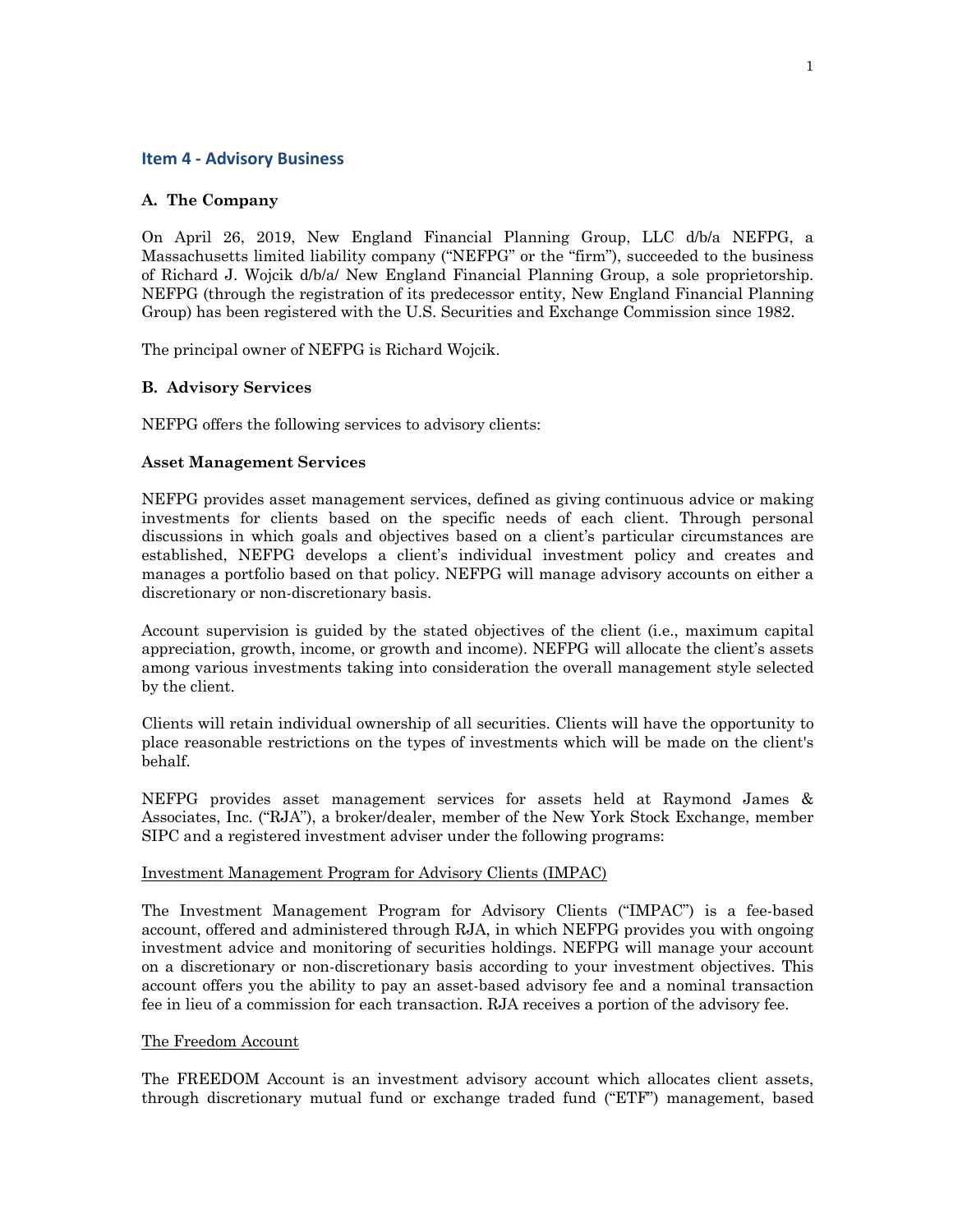upon their financial objectives and risk tolerances. You appoint RJA as your investment adviser to select the representative funds and monitor their performance on a continuing basis. NEFPG receives a portion of the fee for services provided under the agreement.

An RJA Investment Committee selects the representative funds and monitors their performance on a continuing basis. The Investment Committee's decisions will be driven by Asset Management Services ("AMS") Manager Research and Due Diligence, and the mutual fund strategies may include "Highly Recommended" funds from the Raymond James Mutual Fund Research ("MFR") coverage list. However, the Investment Committee is under no obligation to select funds exclusively from MFR's "Highly Recommended" list. For funds selected by the Investment Committee that are not covered by MFR, it is likely that MFR will at some point in the future assume research coverage of the fund(s) and that such fund(s) may be rated "Highly Recommended" by MFR. AMS Manager Research and Due Diligence continually monitors the funds in the FREEDOM Account. If a fund is downgraded by MFR, the Investment Committee will convene and determine the appropriate course of action, which may include replacing the downgraded fund in all FREEDOM Accounts, if necessary.

For further information refer to the RJA Wrap Fee Program Brochure.

#### The EAGLE Account

Clients participating in the EAGLE account program appoint Eagle Asset Management ("Eagle") as their investment adviser. Eagle is a wholly owned subsidiary of Carillon Tower Advisers, Inc. ("CTA"), a wholly owned subsidiary of Raymond James Financial, Inc. ("RJF") and an affiliate of Raymond James. Clients may select one or more investment objectives. Eagle will manage clients' accounts in accordance with their financial needs and investment objectives on a discretionary basis. NEFPG's services include assisting clients in choosing the appropriate Eagle objective, monitoring performance, communication reports, and other administrative services. NEFPG receives a portion of the fee.

For further information please refer to the RJA Wrap Fee Program Brochure.

## Raymond James Consulting Services (RJCS) Program

Clients participating in the RJCS account program appoint RJA, as adviser, to select certain portfolio managers, monitor performance of the client's accounts, provide clients with accounting and other administrative services, and assist portfolio managers with certain trading activities. Based upon a client's financial needs and investment objectives, NEFPG may assist clients in selecting an appropriate manager(s). NEFPG receives a portion of the fee.

For further information please refer to the RJA Wrap Fee Program Brochure.

## **Investment Advisory Consulting Services**

NEFPG may also provide Investment Advisory Consulting Services for certain clients with assets not held at Raymond James Financial Services, Inc., a member FINRA/SIPC. NEFPG will review the fund options that are available in the outside account and make recommendations based on the client's investment profile and portfolio.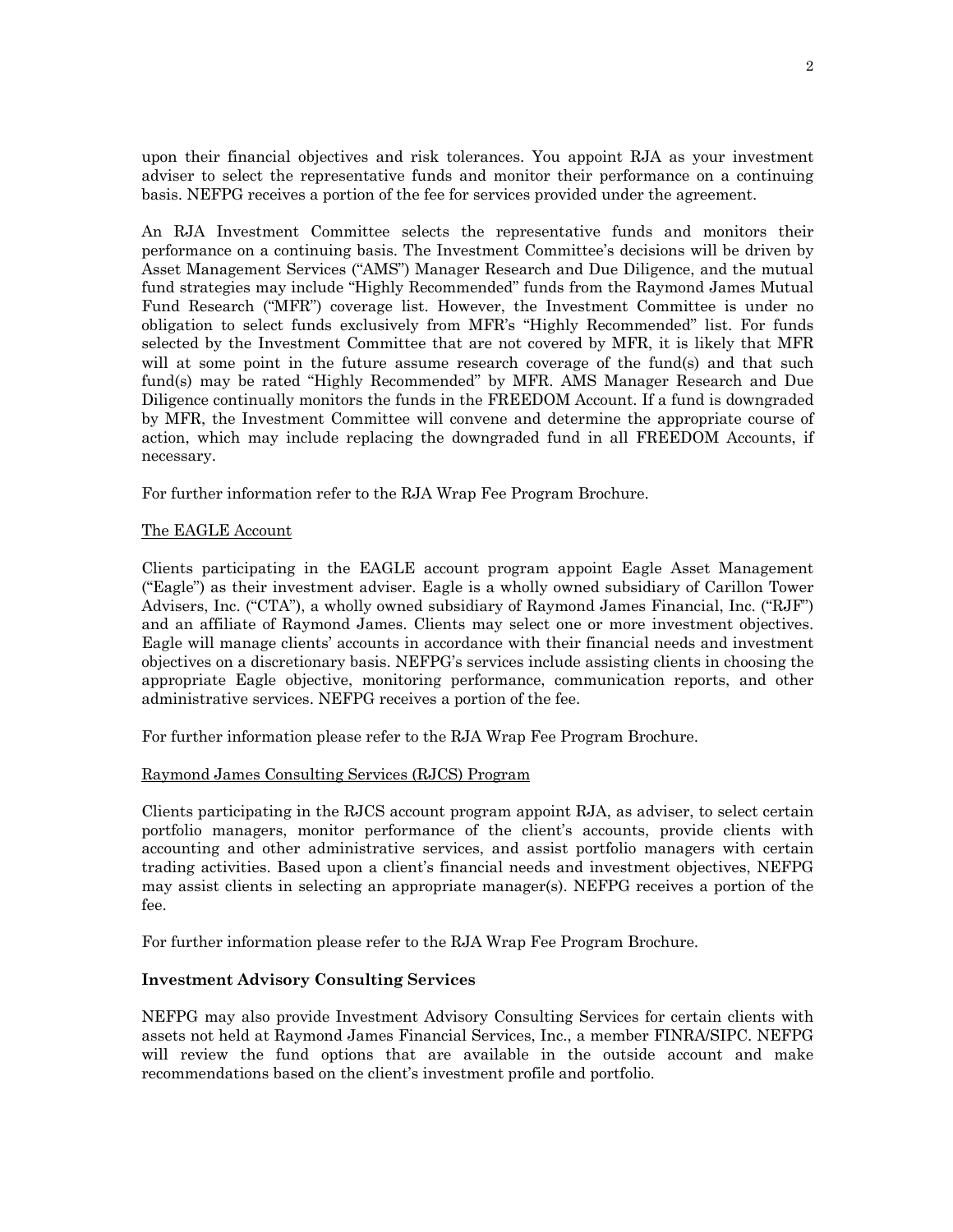#### **Financial Planning Services**

Financial planning is primarily an analytical process designed to organize financial data, identify needs and opportunities and evaluate alternative courses of action; it may include analysis of current net worth, income taxes, cash flow and budgeting, investments and asset allocation, retirement planning, employee benefit plan analysis, estate and gift tax planning, education pre-funding and risk management focusing on life, health and disability coverage. In general, NEFPG gathers required information through personal interviews. NEFPG will typically meet with the client to conduct an evaluation of the client's current financial status, future goals and attitudes towards risk. Related documents supplied by the client are reviewed. NEFPG conducts a financial analysis and prepares a written plan that describes the client's current situation, identifies needs and opportunities and makes suggestions designed to help the client achieve stated goals.

Clients can also receive investment advice on a more limited basis. This may include advice on only an isolated area(s) of concern such as estate planning, retirement planning, reviewing a client's existing portfolio, recommendations concerning which assets should be held or liquidated, recommendations concerning appropriate allocation of assets among different investment categories. NEFPG also provides specific consultation and administrative services regarding investment and financial concerns of the client. NEFPG will also provide ongoing financial planning services for updates to existing financial plans.

While financial analyses may include investment advice concerning mutual funds and securities, it may also include investment advice with respect to products that may or may not constitute "securities," such as life insurance and annuities. It also takes into consideration estate tax planning issues that may not constitute "investment" advice.

NEFPG may recommend its own services, the services of its own investment adviser representatives in their individual capacities as registered representatives of a brokerdealer, and/or other professionals to implement its recommendations. Clients are advised that a conflict of interest exists if NEFPG recommends its own services or that of its own investment adviser representatives. The client is under no obligation to act upon any of the recommendations made by NEFPG under a financial planning engagement and/or engage the services of any such recommended professional, including NEFPG or any of its related persons. The client retains absolute discretion over all such implementation decisions and is free to accept or reject any of NEFPG's recommendations.

In performing its services, NEFPG shall not be required to verify any information received from the client or from the client's other professionals and is expressly authorized to rely on such information. If requested by the client, NEFPG may suggest the services of other professionals for implementation services, but the client is under no obligation to engage the services of any suggested professional. In addition, each client is advised that it remains their responsibility to promptly notify NEFPG if there is ever any change in their financial situation or investment objectives for the purpose of reviewing, evaluating or revising NEFPG's previous recommendations and/or services.

#### **C. Client Tailored Services and Client Imposed Restrictions**

NEFPG's investment management services are tailored to meet the specific needs of each client. In order to provide appropriately individualized services, NEFPG will work with the client to obtain information regarding the client's financial circumstances, investment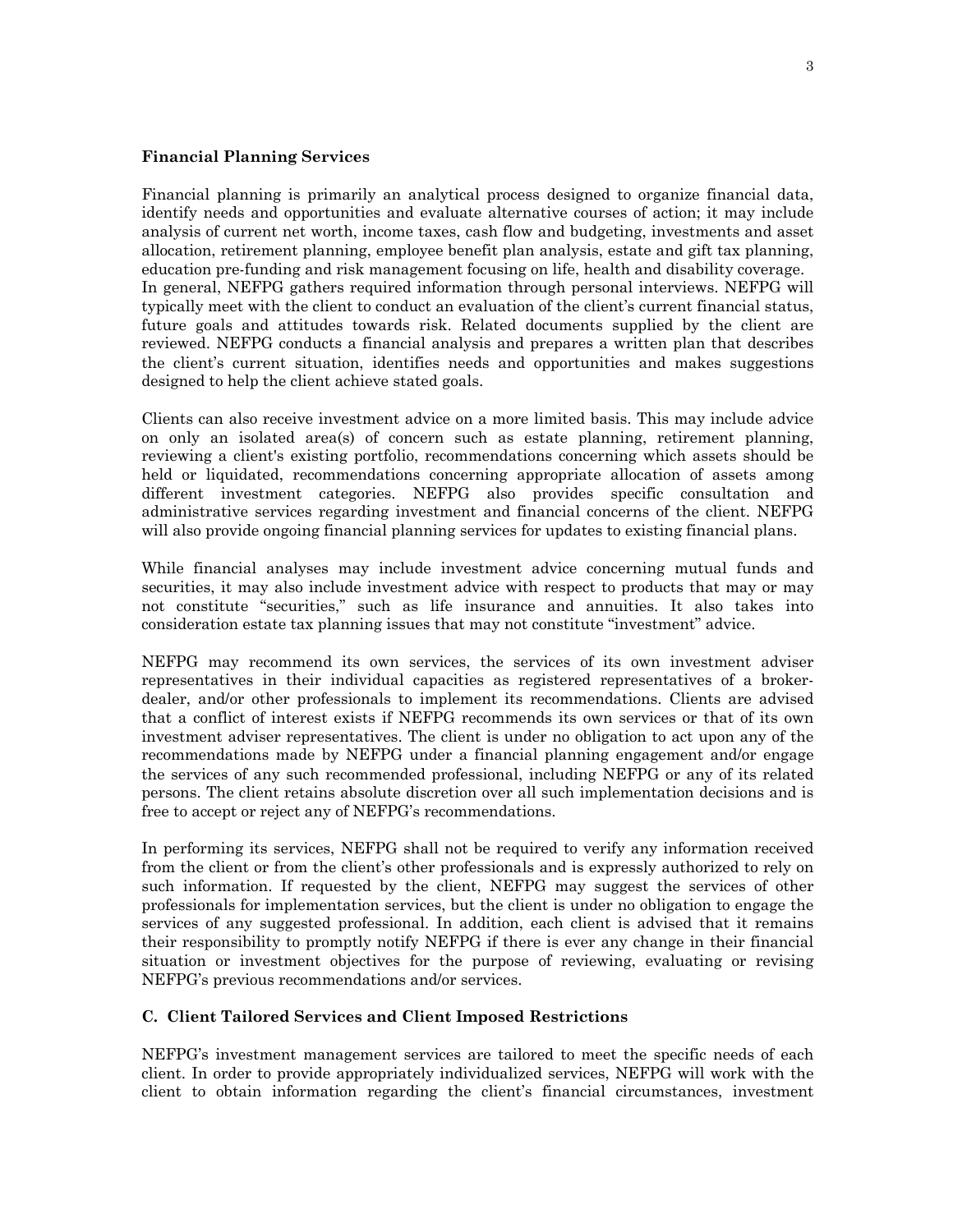objectives, overall financial condition, income and tax status, personal and business assets, risk profile and other information regarding the client's financial and investment needs.

Generally, clients are permitted to impose reasonable restrictions on investing in certain securities or types of securities in their advisory accounts, provided, however, that some restrictions may not be accommodated when utilizing certain types of accounts. In addition, a restriction request may not be honored if it is fundamentally inconsistent with NEFPG's investment philosophy, runs counter to the client's stated investment objectives, or would prevent NEFPG from properly servicing client accounts.

## **D. Wrap Fee Programs**

Please see the RJA Wrap Fee Program Brochure for additional information on the wrap fee programs in which NEFPG participates.

## **E. Assets Under Management**

As of December 31, 2021, NEFPG has the following assets under management:

| <b>Total Assets Under Management</b> | Discretionary Assets | Non-Discretionary Assets |
|--------------------------------------|----------------------|--------------------------|
| \$247,400,000.00                     | \$128,800,000,00     | \$118,600,000.00         |

# **Item 5 - Fees And Compensation**

## **A. Advisory Fees**

## **Asset Management Services**

## The IMPAC Account

The advisory fees for the IMPAC Account are as follows (all fees are incremental):

| <b>Assets Under Management</b> | <b>Annual Rate (%)</b> |
|--------------------------------|------------------------|
| First \$100,000                | 1.750%                 |
| Next \$100,000                 | 1.500%                 |
| Next \$300,000                 | 1.250%                 |
| Over \$500,000                 | 0.75%                  |

The annual asset-based fee is paid either quarterly in advance or arrears, as outlined in the Investment Management Agreement between NEFPG and the client. For accounts billed in advance, the asset-based fee is billed when the account is opened for the remainder of the current billing period and is based on the initial contribution. Thereafter, the quarterly asset-based fee is paid in advance, is based on the account asset value on the last business day of the previous calendar quarter and becomes due the following business day. For accounts billed in arrears, the asset-based fee is calculated on the account asset value on the last business day of the quarter for the previous quarter.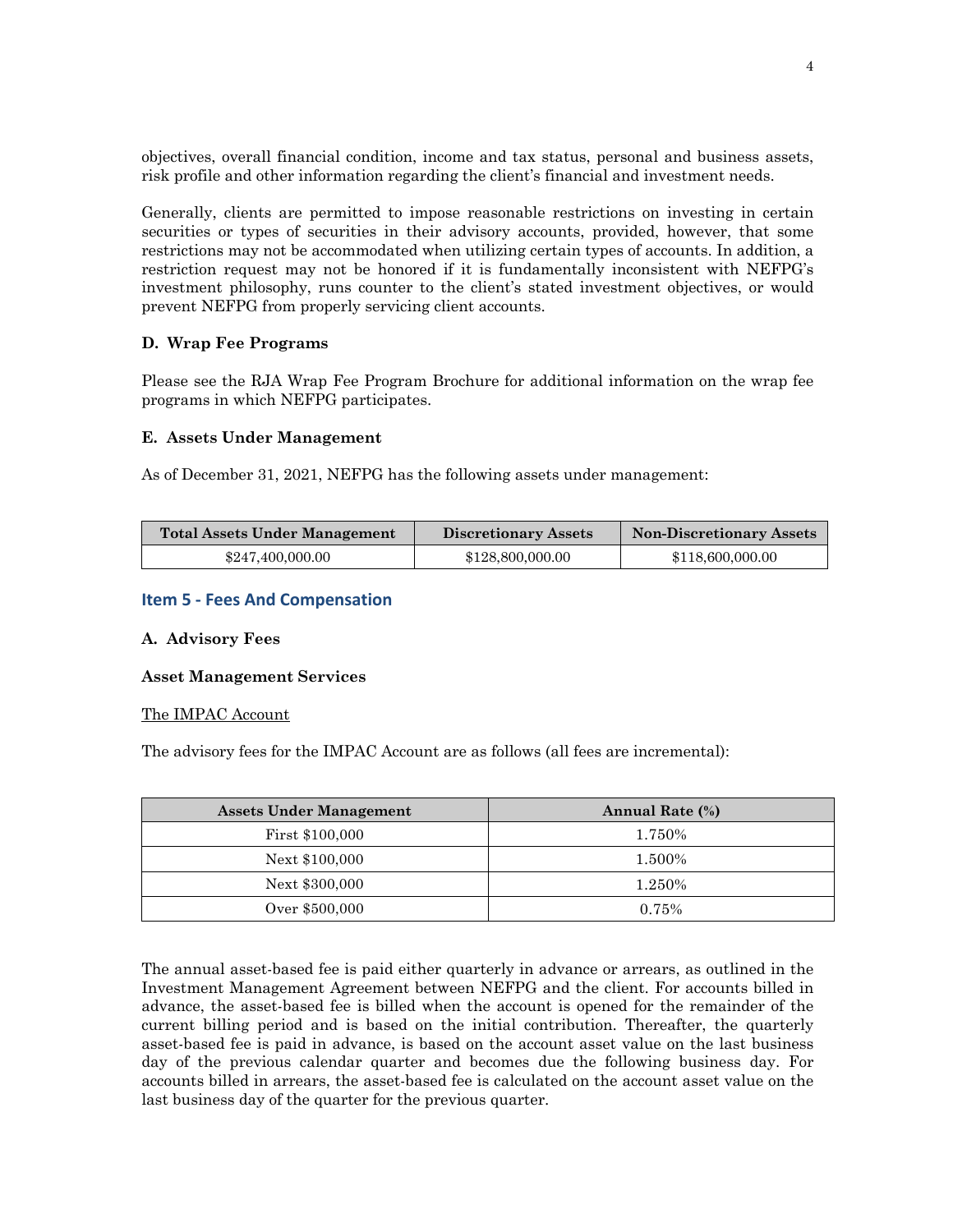Under the IMPAC program, clients authorize and direct RJA as custodian to deduct assetbased fees from the client's account; clients further authorize and direct the RJA as custodian to send a quarterly statement to the client which shows all amounts disbursed from client's account, including advisory fees paid to NEFPG. The client's brokerage statement will show the amount of the asset-based fee, the value of the assets on which the fee was based, and the specific manner in which the fee was calculated.

Additionally, there is a nominal transaction charge payable to the broker dealer for the execution of each trade, as follows:

| <b>Security Type</b>                                        | <b>Transaction Fee</b> |
|-------------------------------------------------------------|------------------------|
| Exchange Traded Equities: Listed and OTC                    | \$15.00                |
| Closed End Mutual Funds and Exchange Traded Funds           | \$15.00                |
| Open End Mutual Funds (applicable to purchases only)*       |                        |
| Participating Funds                                         | Waived                 |
| Partner Funds                                               | \$15.00                |
| Non-Partner Funds                                           | \$40.00                |
| Real Estate Investment Trusts/Unit Investment Trusts        | \$15.00                |
| Options Contracts                                           | \$15.00                |
| Bonds: Government, Corporate, Municipal and Mortgage-Backed | \$15.00                |

All transaction charges are paid to the broker-dealer and not to NEFPG. Mutual funds also incur expenses for portfolio management services and fund administrative services. These expenses are disclosed in the mutual fund prospectus. A client may also incur charges for other account services provided by RJA not directly related to the execution and clearing of transactions including, but not limited to, IRA custodial fees, safekeeping fees, interest charges on margin loans, and fees for legal or courtesy transfers of securities.

The Investment Management Agreement for the IMPAC Account Program may be terminated by the client or NEFPG at any time upon providing written notice pursuant to the provisions of the Investment Management Agreement. There is no penalty for terminating the Investment Management Agreement. Upon termination, the client will receive a refund of the portion of the prepaid asset-based fee which is not utilized for accounts billed in advance. For accounts billed in arrears, the client may be charged a fee pursuant to the number of days the account was managed for the current quarter. NEFPG will not accept instructions to terminate the Investment Management Agreement unless such instructions are provided in writing by the client.

#### The Freedom Account

Please refer to the RJA Wrap Fee Program Brochure for information on the FREEDOM Account fee.

## Additional IMPAC and Freedom Program Disclosures

Participants in the IMPAC and Freedom programs may be entitled to a discounted assetbased fee if they maintain one or more "Related Accounts" within this program. "Related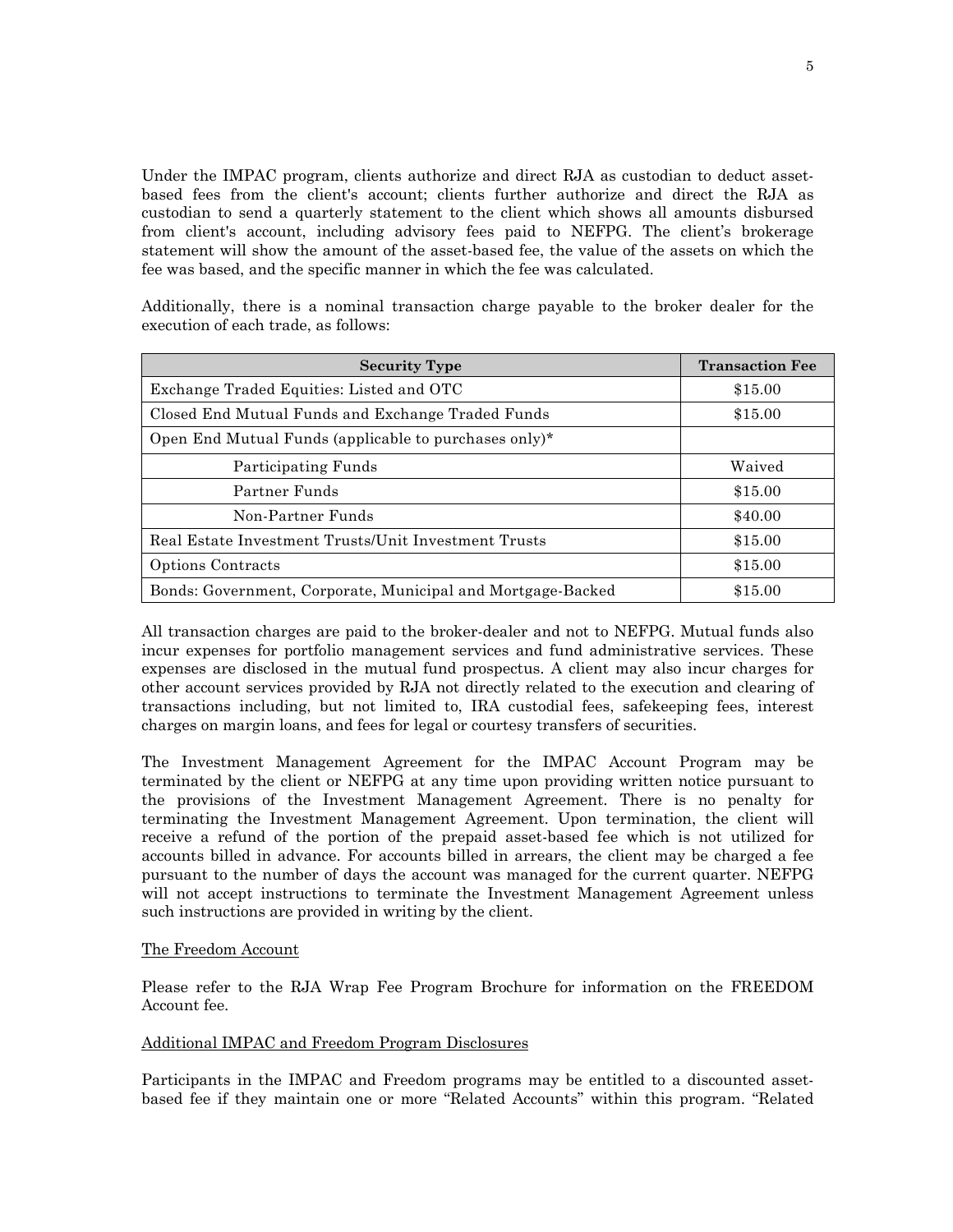Accounts" are accounts of an individual, his or her spouse, and their children. The term includes individually owned accounts, individual retirement accounts (IRAs), self-directed accounts (i.e., directed by individual participants) under an employee benefit plan (ERISA plan) and ERISA plan accounts in which an individual is the sole participant. Thus, Related Accounts of the IMPAC and Freedom programs may be aggregated for advisory fee purposes, so that each account will pay a fee, which is calculated on the basis of the total of all Related Accounts. It is the client's responsibility to include all Related Accounts for purposes of qualifying for an aggregated account fee discount. While NEFPG may attempt to identify Related Accounts, it shall not be held responsible for failing to consider any Related Accounts not listed by the client.

Certain open-end mutual funds which may be acquired by clients, may, in addition to assessing management fees, internally assess a distribution fee pursuant to section 12(b)-1 of the Investment Company Act of 1940, as amended, or an administrative or service fee ("trail"). Such fees are included in the calculation of operating expenses of a mutual fund and are disclosed in the fund prospectus.

Clients should understand that the annual advisory fees charged in the IMPAC and Freedom programs are in addition to the management fees and operating expenses charged by openend, closed-end and exchange-traded funds. To the extent that a client intends to hold fund shares for an extended period of time, it may be more economical for the client to purchase fund shares outside of these programs.

Clients may be able to purchase mutual funds directly from their respective fund families without incurring the NEFPG's advisory fee. When purchasing directly from fund families, clients may incur a front- or back-end sales charge.

Clients should also understand that the shares of certain mutual funds offered in these programs may impose short-term trading charges (typically 1%-2% of the amount originally invested) for redemptions generally made within short periods of time. These short-term charges are imposed by the funds (and not NEFPG) to deter "market timers" who trade actively in fund shares. Clients should consider these short-term trading charges when selecting the program and/or mutual funds in which they invest. These charges, as well as operating expenses and management fees, which may increase the overall cost to the client by 1%-2% (or more), are available in each fund's prospectus.

A client's total cost of each of the services provided through these programs, if purchased separately, could be more or less than the costs of each respective program. Cost factors may include the client's ability to:

- obtain the services provided within the programs separately with respect to the selection of mutual funds,
- invest and rebalance the selected mutual funds without the payment of a sales charge, and
- obtain performance reporting comparable to those provided within each program.

When making cost comparisons, clients should be aware that the combination of multiple mutual fund investments, advisory services, custodial and brokerage services available through each program may not be available separately or may require multiple accounts, documentation and fees. If an account is actively traded or the client otherwise may not qualify for reduced sales charges for fund purchases, the fees may be less expensive than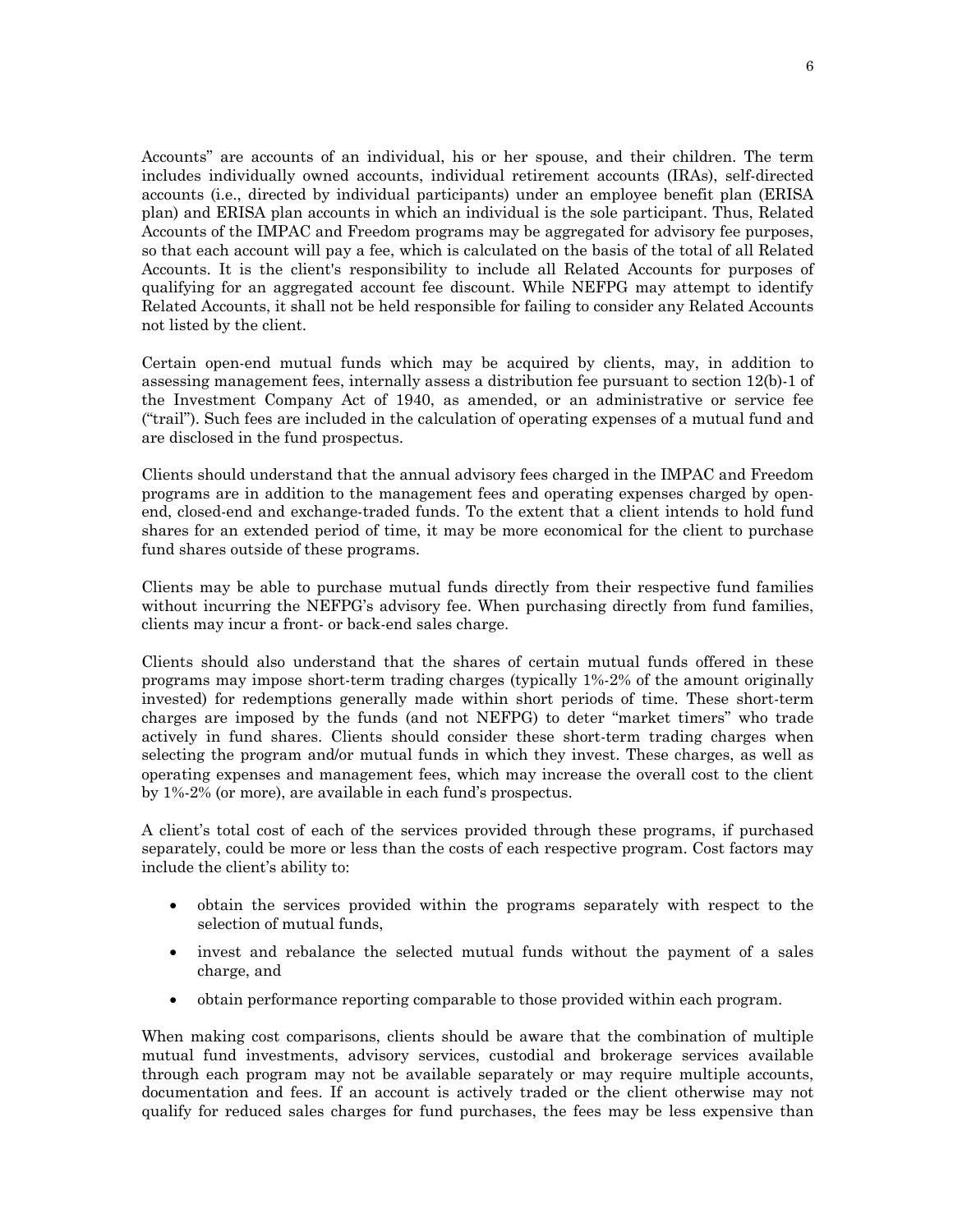separately paying the sales charges and advisory fees. If an account is not actively traded or the client otherwise would qualify for reduced sales charges, the fees in these programs may be more expensive than if utilized separately.

The client's IAR may have a financial incentive to recommend a fee-based advisory program rather than paying for investment advisory services, brokerage, performance reporting and other services separately. A portion of the annual advisory fee is paid to the client's IAR, which may be more than the IAR would receive under an alternative program offering or if the client paid for these services separately. Therefore, the client's IAR may have a financial incentive to recommend a particular account program over another. IARs do not receive a financial incentive to recommend and sell proprietary mutual funds versus non-proprietary funds.

Because compensation structures vary by product type, however, IARs may receive higher compensation for certain product types. In addition, an IAR may receive incentive compensation for utilizing a particular account program. However, NEFPG and its IARs have a fiduciary duty not to base its investment recommendations on the level or type of incentive compensation payable to its investment advisory representatives. NEFPG believes the charges and fees offered within each fee-based program are competitive with alternative programs available through other firms and/or investment sources yet makes no guarantee that the aggregate cost of a particular program is lower than that which may be available elsewhere. Clients that terminate the advisory agreement(s) within the first five (5) business days of entering into the advisory agreement will have any advisory fees that were charged refunded back to them.

## **Billing on Cash Balances**

Effective October 1, 2018, Raymond James will assess advisory fees on cash sweep balances ("cash") held in IMPAC accounts, provided the cash balance does not exceed 20% of the total account value. If the cash balance is greater than 20% of the account value as of the last business day of the quarter (the "valuation date"), Raymond James will bill on the full cash balance provided cash did not comprise greater than 20% of the billable account value for three (3) consecutive quarterly valuation dates. If the cash balance exceeded 20% of the account value for three (3) consecutive quarterly valuation dates, the amount in excess of 20% is excluded from billing

This fee billing provision (or "Cash Rule") is intended to equitably assess advisory fees to client assets for which an ongoing advisory service is being provided; the exclusion of excess cash from the advisory fee is intended to benefit clients holding substantial cash balances (as a percentage of the total individual account value) for an extended period of time. Clients should understand that the portion of the account held in cash will experience negative performance if the applicable advisory fee charged is higher than the return received on the cash sweep balance.

For IMPAC accounts, the Cash Rule may pose a financial disincentive to a financial advisor as the portion of cash sweep balances in excess of 20% will be excluded from the asset based fee charged to the account. This may cause a financial advisor to reallocate a client account from cash to advisory fee eligible investments, including money market funds, or to recommend against raising cash, in order to avoid the application of this provision and therefore receive a fee on the full account value. Clients that have delegated investment discretion to their financial advisor may direct the financial advisor to raise cash by selling investments or hold a predetermined percentage of their account in cash at any time. The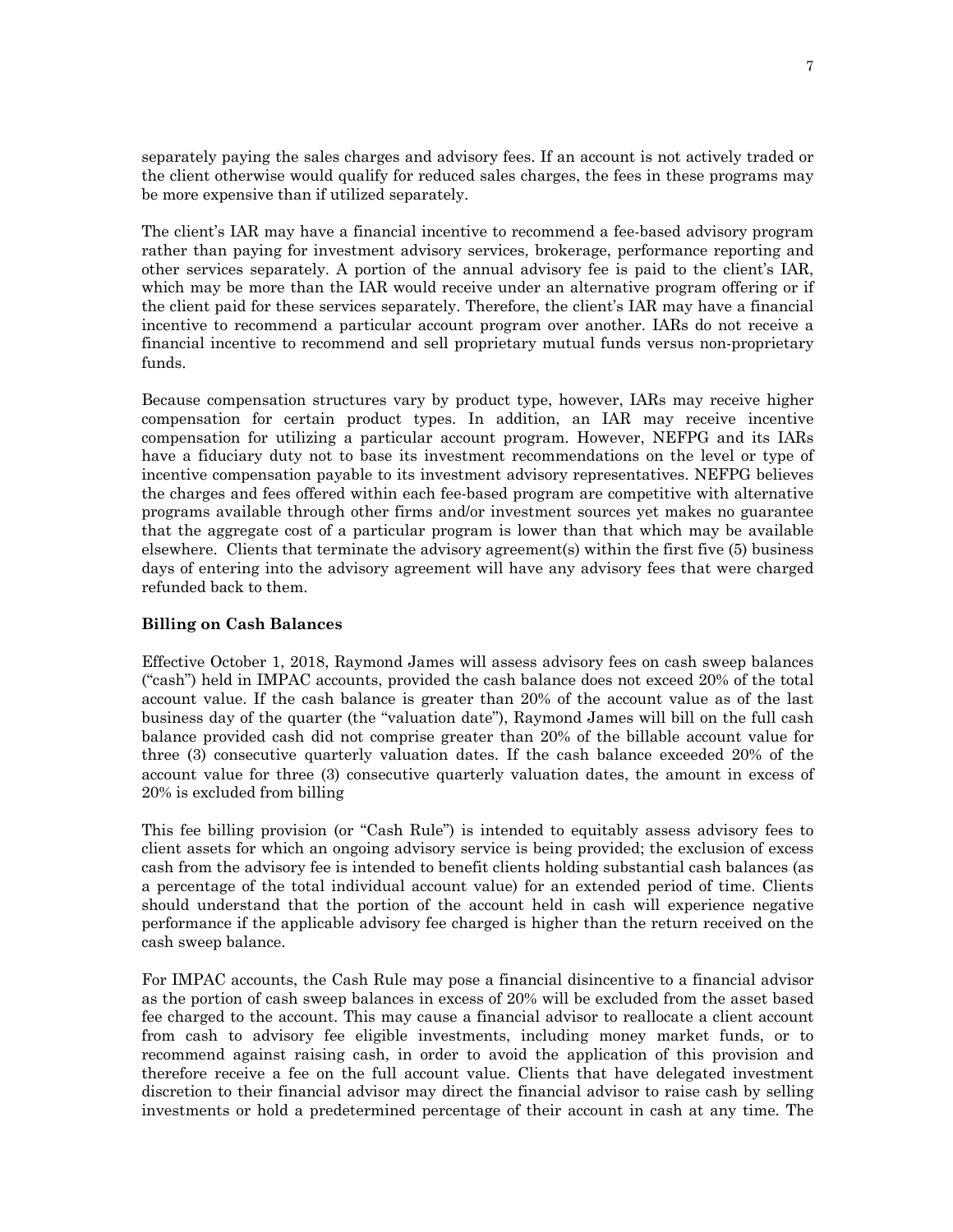Cash Rule is applicable only to cash sweep balances and, therefore, non-sweep money market funds would not result in excess "cash" balances being excluded from the asset based advisory fee calculation.

#### The EAGLE Account

Please refer to the RJA Wrap Fee Program Brochure for information on the EAGLE Account fee.

## Raymond James Consulting Services (RJCS) Program

Please refer to the RJA Wrap Fee Program Brochure for information on the RJCS Program fee.

## **Investment Consulting Fees**

The annual fee for Investment Advisory Consulting Services will be charged as a percentage of assets under consultation. The actual fee will depend upon the size and complexity of the client's account and, pursuant to the Investment Advisory Consulting Agreement, will be according to the following fee schedule:

| <b>Assets Under Management</b> | <b>Annual Fee (%)</b> |
|--------------------------------|-----------------------|
| First \$100,000                | 1.75%                 |
| Next \$100,000                 | 1.50%                 |
| Next \$300,000                 | 1.25%                 |
| Over \$500,000                 | .75%                  |

Clients will be billed in advance at the beginning of each calendar quarter based upon the value (market value or fair market value in the absence of market value, plus any credit balance or minus any debit balance), of the client's account at the end of the previous quarter. If an account is terminated during a calendar quarter, fees will be adjusted pro rata based upon the number of calendar days in the calendar quarter that the agreement was effective. Assets held in Investment Advisory Consulting Services accounts may not be aggregated with the assets of other accounts for purposes of receiving asset-based fee discounts.

## **Financial Planning Services**

Financial Planning Services fees will depend on the nature and complexity of the individual client's personal circumstances. Financial Planning fees will be charged as an hourly fee at the rate of \$250.00 per hour. An estimate for total hours will be determined at the start of the advisory relationship. NEFPG requires a minimum financial planning fee of \$2,000 and requires a deposit of fifty percent (50%) of the estimated total fee. When the financial plan has been completed, usually within 90 days after the Financial Planning Agreement is signed, all remaining fees will be due and payable.

For ongoing financial planning services, NEFPG will charge a fixed fee that is based on the anticipated complexity of the assignment and the amount of time expected to be required. The fee for ongoing financial planning services is payable quarterly in advance. Fees are not collected for services to be performed more than six (6) months in advance. The client may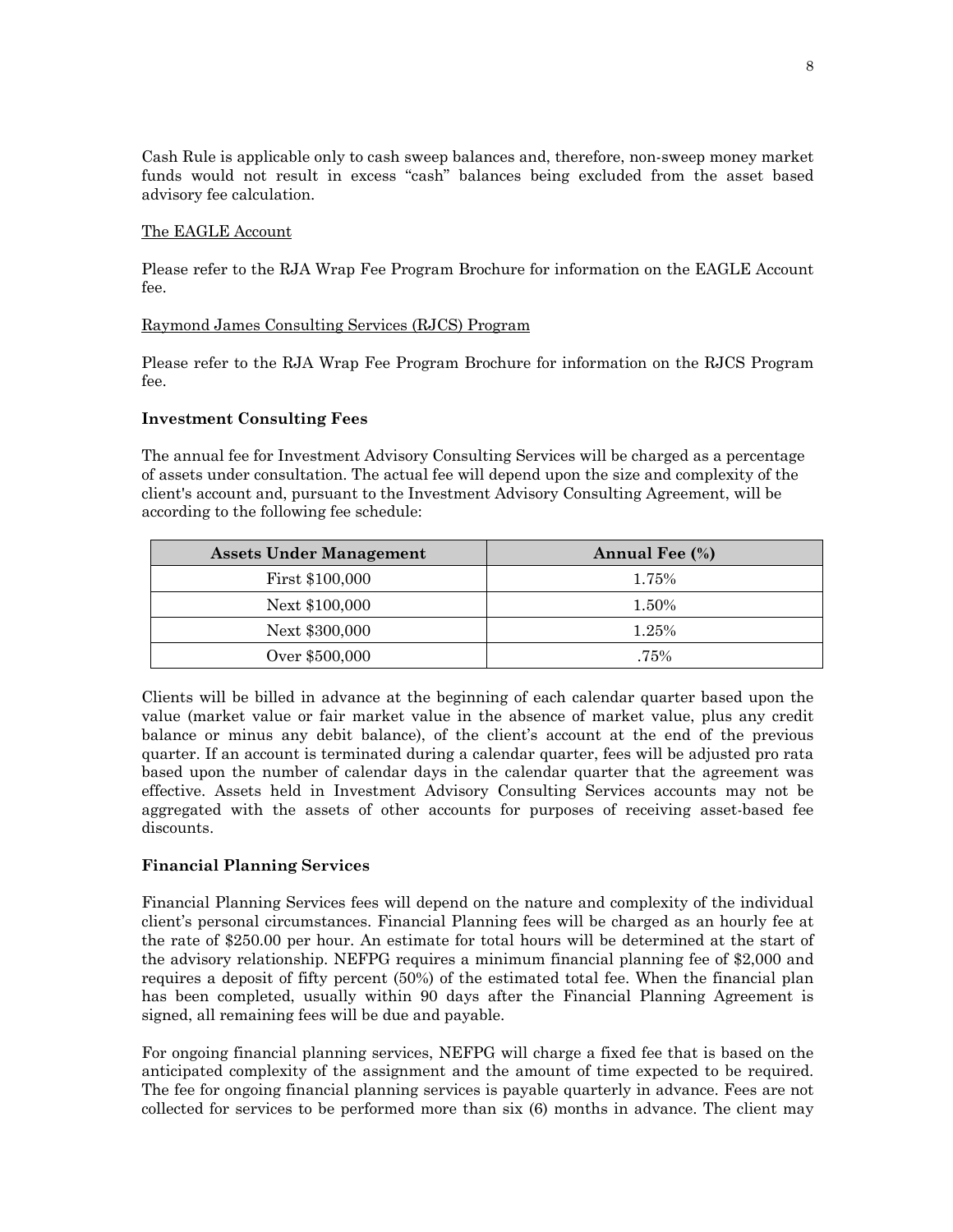terminate the agreement without penalty prior to completion of the written financial analysis or plan. In this unlikely event, fees will be pro-rated for time expended.

#### **B. Payment Method**

In order for NEFPG's advisory fees to be directly debited from a client's account, the client must provide written authorization permitting NEFPG to bill the custodian. In addition, the account must be held by a qualified custodian and the qualified custodian must agree to send to the client an account statement on at least a quarterly basis. The account statement must indicate all amounts disbursed from the account including the amount of advisory fees paid directly to NEFPG. Clients are informed that it is their responsibility to verify the accuracy of the fee calculation and that the account custodian will not determine whether the fee is properly calculated.

## **C. Additional Information**

#### Fees Negotiable

NEFPG retains the right to modify fees, including minimum account size and/or minimum fee requirements, in its sole and absolute discretion, on a client-by-client basis. Factors considered include the complexity and nature of the advisory services provided, anticipated amount of assets to be placed under management, anticipated future additional assets, related accounts, portfolio style, and account composition.

#### Mutual Fund Fees and Exchange Traded Funds

All fees paid to independent investment managers for investment management services are separate and distinct from the fees and expenses charged by mutual funds and exchangetraded funds to their shareholders. These fees and expenses are described in each fund's prospectus. These fees will generally include a management fee and other fund expenses.

#### Miscellaneous Expenses

All fees paid to NEFPG for investment advisory services are separate and distinct from transaction fees charged by broker dealers associated with the purchase and sale of equity securities and options. Such fees may include odd-lot differentials, transfer taxes, wire transfer and electronic fund fees, and other fees and taxes on brokerage accounts and securities transactions. In addition, fees do not include the services of any co-fiduciaries, accountants, broker dealers or attorneys. Please see the section entitled "Brokerage Practices" on page 26 of this disclosure brochure for additional information on brokerage and other transaction costs.

#### Professional Fees

Fees do not include the services of any co-fiduciaries, accountants, broker dealers or attorneys. Accordingly, the fees of any additional professionals engaged by a client will be billed directly by such professional(s).

#### **D. Termination and Refunds**

A client has the right to terminate an investment advisory or financial planning agreement without penalty within five (5) business days after entering into such agreement. In addition,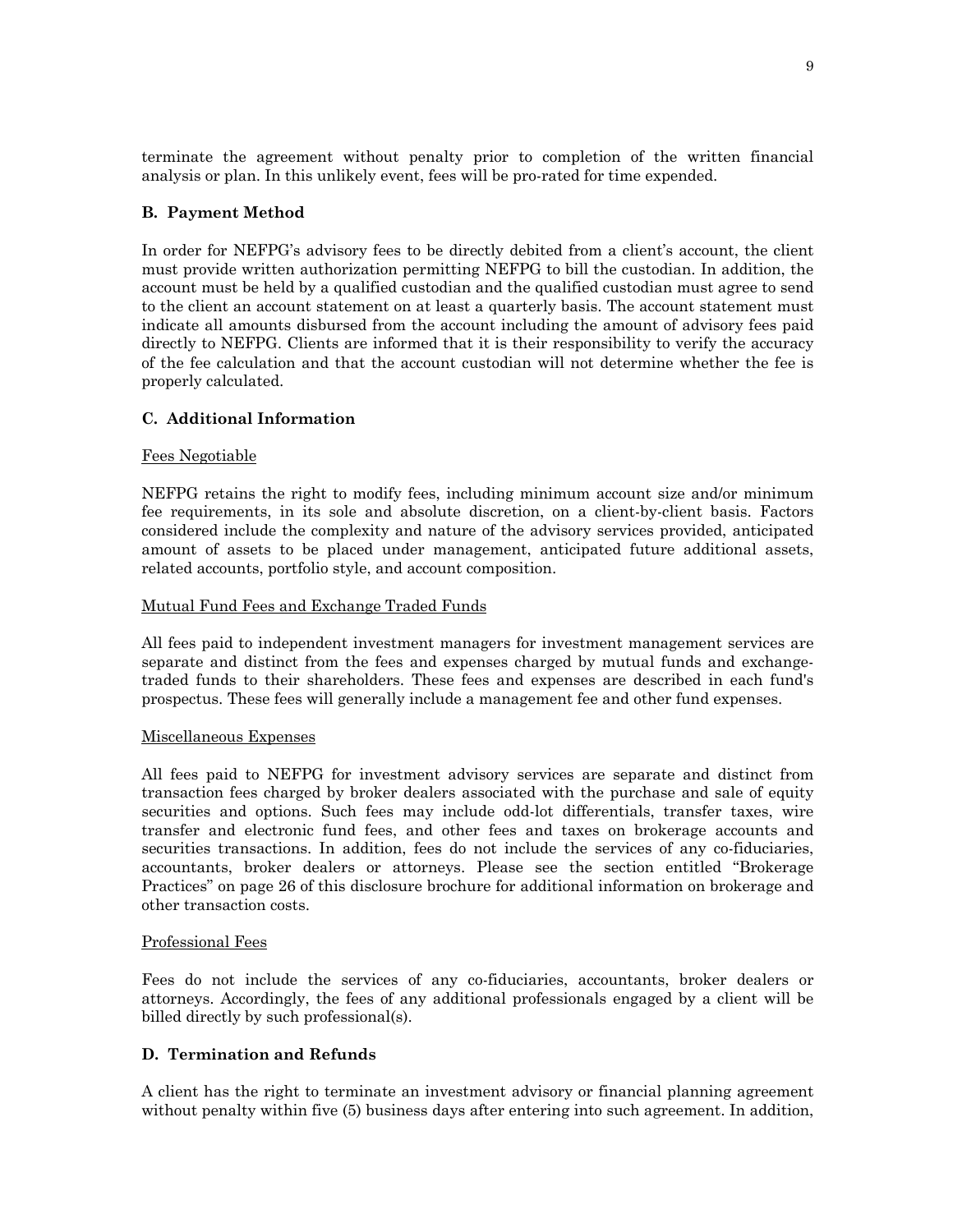an investment management agreement may be canceled at any time, by either party, for any reason upon thirty (30) days prior written notice to the other party. If an account is terminated during a calendar quarter, fees will be adjusted *pro rata* based upon the number of calendar days in the calendar quarter that the investment management agreement was effective. Refunds get credited to client's account and follows the ACAT instructions to new firm.

# **E. Additional Compensation**

Clients who wish to execute securities transactions through investment adviser associates of NEFPG must do so through Raymond James Financial Services, Inc., a registered broker/dealer ("RJFS"), and will pay whatever charges are imposed by the entity executing the transaction. While NEFPG itself does not receive commissions, associated persons of NEFPG will do so when they assist in the execution of a transaction of a client. If a client chooses to use an investment adviser representative in his or her individual capacity as an insurance agent, the individual investment adviser representative will receive a commission. In addition, if a client purchases a mutual fund containing a 12b-1 fee, NEFPG and the investment adviser representative will receive such fee.

Please see the section entitled "Additional IMPAC and Freedom Program Disclosures" on page 7 of this disclosure brochure for information on additional compensation received by investment adviser representatives of NEFPG that also are registered representatives of RJFS.

# **F. IRA Rollover Considerations**

As part of our investment advisory services to you, NEFPG may recommend that you withdraw the assets from your employer's retirement plan and roll the assets over to an individual retirement account ("IRA") that NEFPG will manage on your behalf. If you elect to roll the assets to an IRA that is subject to NEFPG's management, NEFPG will charge you an asset-based fee as set forth in the agreement you executed with NEFPG. This practice presents a conflict of interest because persons providing investment advice on NEFPG's behalf have an incentive to recommend a rollover to you for the purpose of generating feebased compensation rather than solely based on your needs. You are under no obligation, contractually or otherwise, to complete the rollover. Moreover, if you do complete the rollover, you are under no obligation to have the assets in an IRA managed by NEFPG.

Many employers permit former employees to keep their retirement assets in their company plan. Also, current employees can sometimes move assets out of their company plan before they retire or change jobs. In determining whether to complete the rollover to an IRA, and to the extent the following options are available, you should consider the costs and benefits of each.

An employee will typically have four options:

- 1. Leaving the funds in your employer's (former employer's) plan.
- 2. Moving the funds to a new employer's retirement plan.
- 3. Cashing out and taking a taxable distribution from the plan.
- 4. Rolling the funds into an IRA rollover account.

Each of these options has advantages and disadvantages and before making a change NEFPG encourages you to speak with your CPA and/or tax attorney.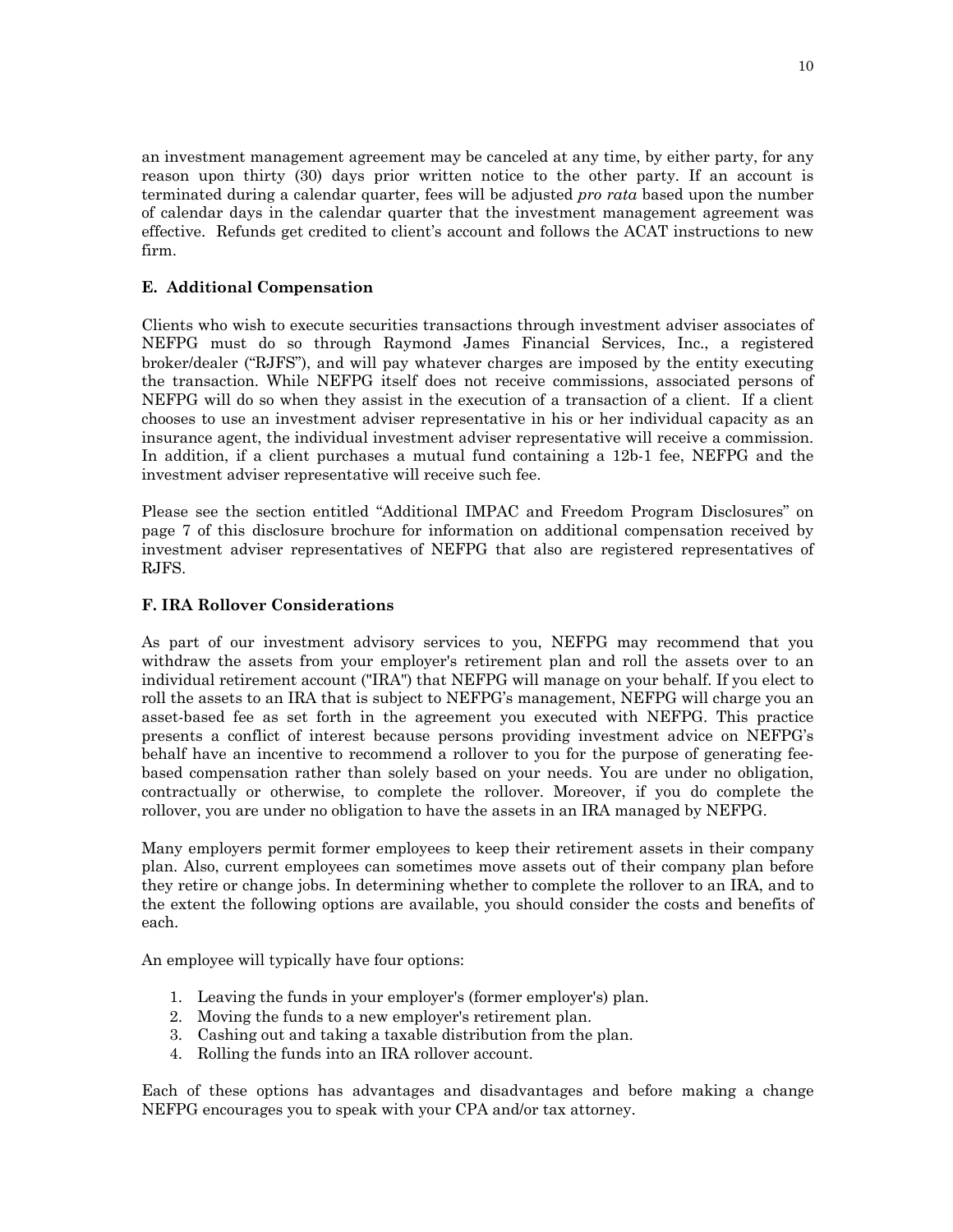If you are considering rolling over your retirement funds to an IRA for NEFPG to manage, here are a few points to consider before you do so:

- 1. Determine whether the investment options in your employer's retirement plan address your needs or whether you might want to consider other types of investments.
	- a) Employer retirement plans generally have a more limited investment menu than IRAs.
	- b) Employer retirement plans may have unique investment options not available to the public such as employer securities, or previously closed funds.
- 2. Your current plan may have lower fees than NEFPG's fees.
	- a) If you are interested in investing only in mutual funds, you should understand the cost structure of the share classes available in your employer's retirement plan and how the costs of those share classes compare with those available in an IRA.
	- b) You should understand the various products and services you might take advantage of at an IRA provider and the potential costs of those products and services.
- 3. NEFPG's strategy may have higher risk than the option(s) provided to you in your plan.
- 4. Your current plan may also offer financial advice.
- 5. If you keep your assets titled in a 401k or retirement account, you could potentially delay your required minimum distribution beyond age 70.5.
- 6. Your 401k may offer more liability protection than a rollover IRA; each state may vary. Generally, federal law protects assets in qualified plans from creditors. Since 2005, IRA assets have been generally protected from creditors in bankruptcies. However, there can be some exceptions to the general rules so you should consult with an attorney if you are concerned about protecting your retirement plan assets from creditors.
- 7. You may be able to take out a loan on your 401k, but not from an IRA.
- 8. IRA assets can be accessed any time; however, distributions are subject to ordinary income tax and may also be subject to a 10% early distribution penalty unless they qualify for an exception such as disability, higher education expenses or the purchase of a home.
- 9. If you own company stock in your plan, you may be able to liquidate those shares at a lower capital gains tax rate.
- 10. Your plan may allow you to hire NEFPG as the manager and keep the assets titled in the plan name.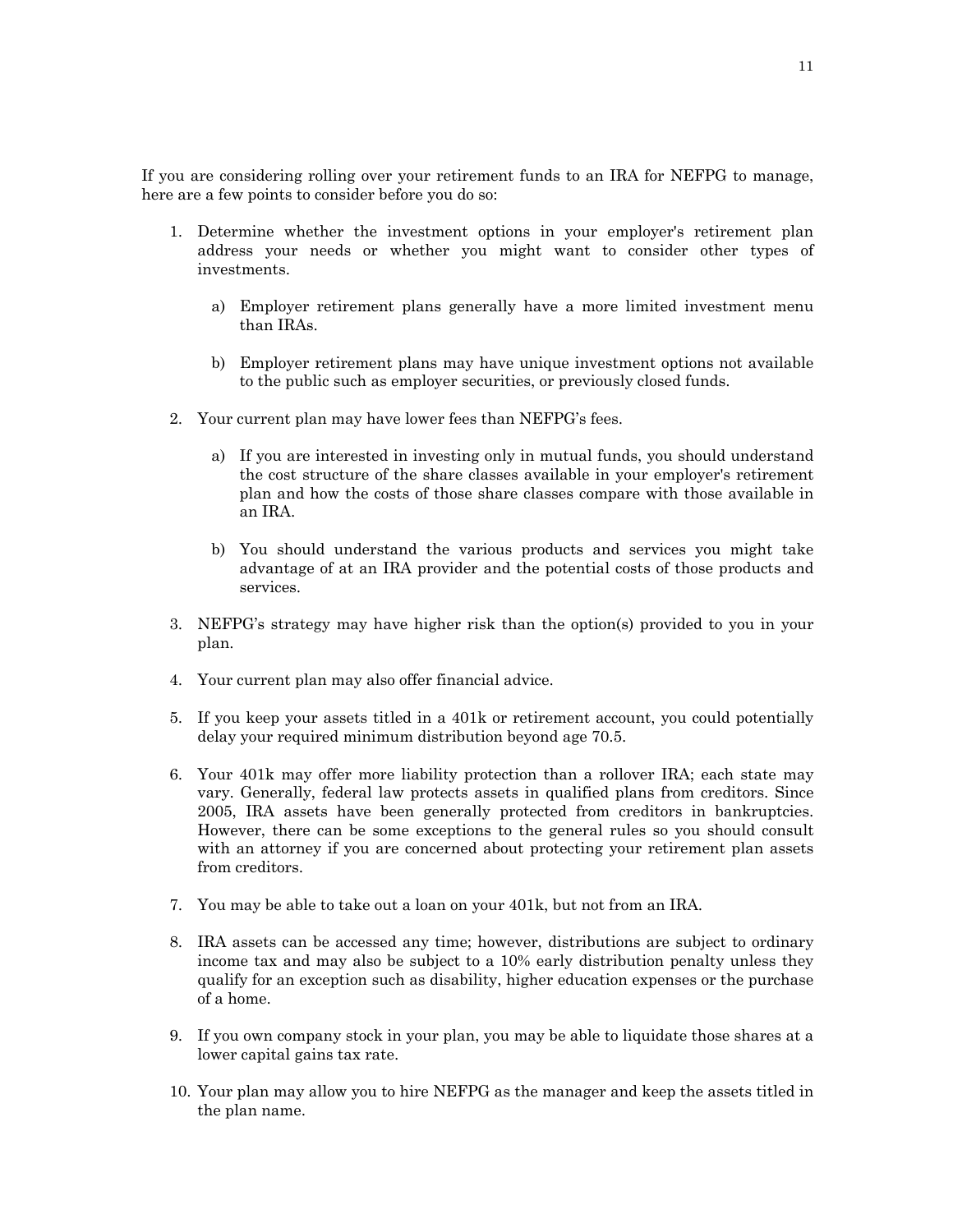It is important that you understand the differences between these types of accounts and decide whether a rollover is best for you.

#### **Item 6 - Performance-Based Fees and Side-By-Side Management**

NEFPG does not accept performance-based fees or engage in side-by-side management. NEFPG's advisory fees are calculated as described above in Item 5 - Fees and Compensation - and are not charged on the basis of a share of the capital gains upon, or capital appreciation of, the funds in a client's account.

# **Item 7 - Types of Clients**

## **A. Clients**

NEFPG provides investment advisory services to individuals (including high net worth individuals), pension and profit sharing plans, trusts, estates and charitable organizations.

## **B. Engaging the Services of NEFPG**

All clients wishing to engage NEFPG for investment advisory services must first complete the applicable investment advisory agreement as well as any other document or questionnaire provided by NEFPG. The investment advisory agreement describes the services and responsibilities of NEFPG to the client. It also outlines NEFPG's fee in detail. In addition, clients must complete certain broker- dealer/custodial documentation. Upon completion of all these documents, NEFPG will be considered engaged by the client. Clients are responsible for ensuring that NEFPG is informed in a timely manner of changes in their investment objectives and risk tolerance.

Neither NEFPG nor the client may assign the investment advisory agreement without the consent of the other party. Transactions that do not result in a change of actual control or management of NEFPG are not to be considered an assignment. A copy of NEFPG's privacy policy notice and this written disclosure statement are provided to each client prior to or contemporaneously with the execution of the investment advisory agreement. Any client who has not received a copy of NEFPG's written disclosure statement at least forty-eight (48) hours prior to executing the investment advisory agreement shall have five (5) business days subsequent to executing the agreement to terminate NEFPG's services without penalty.

## **C. Conditions for Managing Accounts**

#### Asset Management Services

As a condition for starting and maintaining a relationship, NEFPG shall generally impose a minimum portfolio size of \$500,000. NEFPG, in its sole discretion, may accept clients with smaller portfolios based upon certain criteria including anticipated future earning capacity, anticipated future additional assets, dollar amount of assets to be managed, related accounts, account composition, pre-existing client and account retention. NEFPG will only accept clients with less than the minimum portfolio size if, in the sole opinion of NEFPG, the smaller portfolio size will not cause a substantial increase of investment risk beyond the client's identified risk tolerance.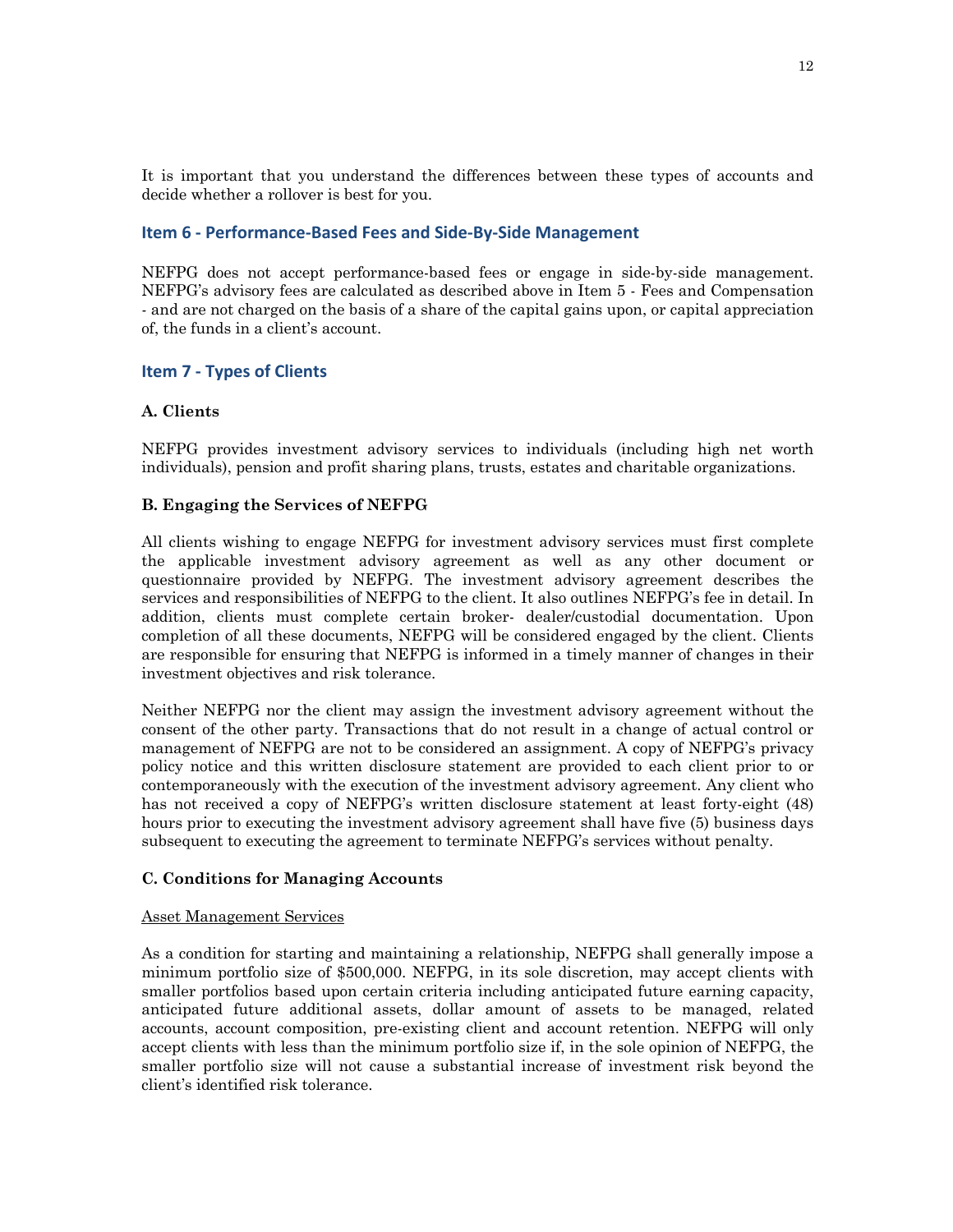#### Financial Planning Services

NEFPG requires a minimum fee requirement of \$2,000 for Financial Planning Services clients.

# **Item 8 - Methods of Analysis, Investment Strategies and Risk of Loss**

## **A. Methods of Analysis and Investment Strategies**

## Methods of Analysis

The security analysis methods employed by NEFPG include fundamental, technical, charting and cyclical analysis.

## *Fundamental Analysis*

Fundamental analysis is a method of evaluating securities by attempting to measure the intrinsic value of a stock. Fundamental analysts study the overall economy and industry conditions, the financial condition of a company, details regarding the company's product line, and the experience and expertise of the company's management. The resulting data is used to measure the true value of the company's stock compared to the current market value.

## *Technical Analysis*

Technical analysis involves the examination of past market data rather than specific company data in determining which securities to buy/sell. Technical analysis may involve the use of various quantitative-based calculations, variation metrics and charts to identify market patterns and trends which may be based on investor sentiment rather than the fundamentals of a company. These trends may include put/call ratios, pricing trends, moving averages, volume, changes in volume, among many others. These trends, both short and long-term, are used for determining specific trade entry and exit points and broad economic analysis.

## *Charting Analysis*

Charting analysis involves the gathering and processing of price and volume information for a particular security. The price and volume information is analyzed using mathematical equations. The resulting data is then applied to graphing charts, which is used to predict future price movement based on price patterns and trends.

## *Cyclical Analysis*

Cyclical analysis is similar to technical analysis in that it involves the assessment of market conditions at a macro (e.g., the entire market/economy) or micro (e.g., company specific) level, rather than the overall fundamental analysis of the health of a particular company. Cyclical analysis involves the historical patterns and trends of securities, markets or economies as a whole in an effort to determine future behaviors, the estimation of price movement and an evaluation of a transaction before entry into the market in terms of risk and profit potential.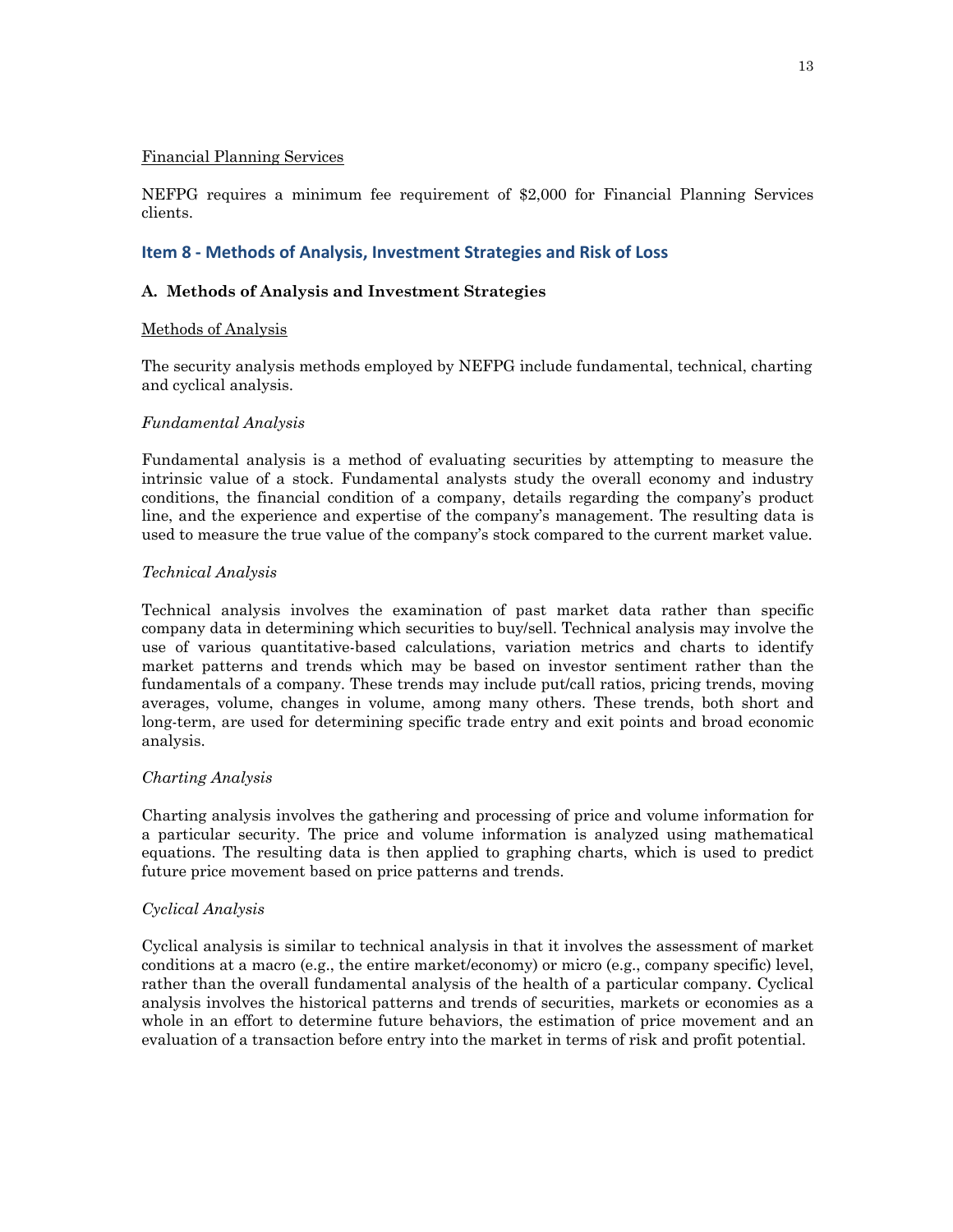#### Investment Strategies

NEFPG will use all or some of the following strategies in managing client accounts, provided that such strategies are appropriate to the needs of the client and consistent with the client's investment objectives, risk tolerance and time horizons, among other considerations:

## *Long-Term Purchases*

Securities are purchased with the expectation that the value of those securities will grow over a relatively long period of time, generally greater than one year.

#### *Short-Term Purchases*

Securities are purchased with the expectation that they will be sold within a relatively short period of time, generally less than one year, to take advantage of the securities' short-term price fluctuations.

## *Trading*

Securities are purchased with the expectation that they will be sold within a very short period of time, generally less than 30 days, in an effort to capture significant market gains and avoid significant market losses during a volatile market.

#### *Short Sales*

A securities transaction in which an investor sells borrowed securities in anticipation of a price decline. The investor is then required to return an equal number of shares at some point in the future. A short seller will profit if the stock goes down in price.

#### *Margin Transactions*

A securities transaction in which an investor borrows money to purchase a security, in which case the security serves as collateral on the loan.

## *Option Writing*

An option is the right, but not the obligation, to buy or sell a particular security at a specified price before the expiration date of the option. An investment strategy utilizing option writing involves selling (writing) an option. When an investor sells (writes) an option, he or she must deliver to the buyer a specified number of shares if the buyer exercises the option. The seller receives from the buyer a premium (the market price of the option at a particular time) in exchange for writing the option.

#### Sources of Information

In conducting its security analysis, NEFPG may utilize the following sources of information: financial newspapers and magazines, research materials prepared by others, corporate rating services, annual reports, prospectuses, and filings with the U.S. Securities and Exchange Commission.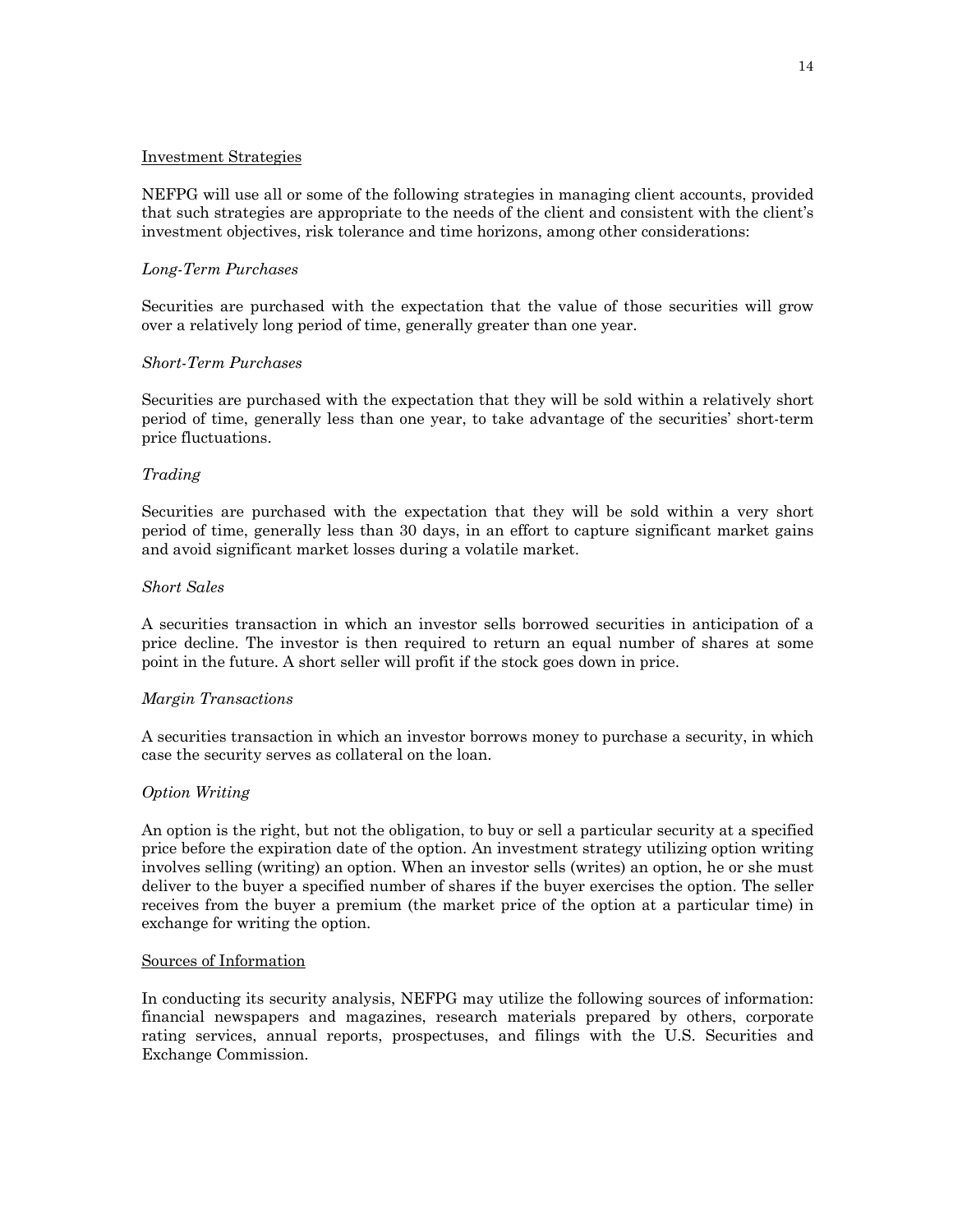## Types of Investments

Investment advice may be offered on any investments held by a client at the start of the advisory relationship. Recommendations for new investments will typically be limited to foreign and domestic equity securities, warrants, corporate debt securities, certificates of deposit, commercial paper, municipal and United States government securities, mutual funds, exchange traded funds (ETFs), variable life insurance, variable annuities and options. In addition, NEFPG may render advice concerning investment in various limited partnership interests.

## Investing Involves Risk

Investing in securities involves risk of loss that each client should be prepared to bear. The value of a client's investment may be affected by one or more of the following risks, any of which could cause a client's portfolio return, the price of the portfolio's shares or the portfolio's yield to fluctuate:

- *Market Risk.* The value of portfolio assets will fluctuate as the stock or bond market fluctuates. The value of investments may decline, sometimes rapidly and unpredictably, simply because of economic changes or other events that affect large portions of the market.
- *Interest Rate Risk*. Changes in interest rates will affect the value of a portfolio's investments in fixed-income securities. When interest rates rise, the value of investments in fixed-income securities tend to fall and this decrease in value may not be offset by higher income from new investments. Interest rate risk is generally greater for fixed-income securities with longer maturities or durations.
- *Credit Risk*. An issuer or guarantor of a fixed-income security, or the counterparty to a derivatives or other contract, may be unable or unwilling to make timely payments of interest or principal, or to otherwise honor its obligations. The issuer or guarantor may default causing a loss of the full principal amount of a security. The degree of risk for a particular security may be reflected in its credit rating. There is the possibility that the credit rating of a fixed-income security may be downgraded after purchase, which may adversely affect the value of the security. Investments in fixedincome securities with lower ratings tend to have a higher probability that an issuer will default or fail to meet its payment obligations.
- *Allocation Risk*. The allocation of investments among different asset classes may have a significant effect on portfolio value when one of these asset classes is performing more poorly than the others. As investments will be periodically reallocated, there will be transaction costs which may be, over time, significant. In addition, there is a risk that certain asset allocation decisions may not achieve the desired results and, as a result, a client's portfolio may incur significant losses.
- *Foreign (Non-U.S.) Risk.* A portfolio's investments in securities of non-U.S. issuers may involve more risk than those of U.S. issuers. These securities may fluctuate more widely in price and may be less liquid due to adverse market, economic, political, regulatory or other factors.
- *Emerging Markets Risk*. Securities of companies in emerging markets may be more volatile than those of companies in developed markets. By definition, markets, economies and government institutions are generally less developed in emerging market countries. Investment in securities of companies in emerging markets may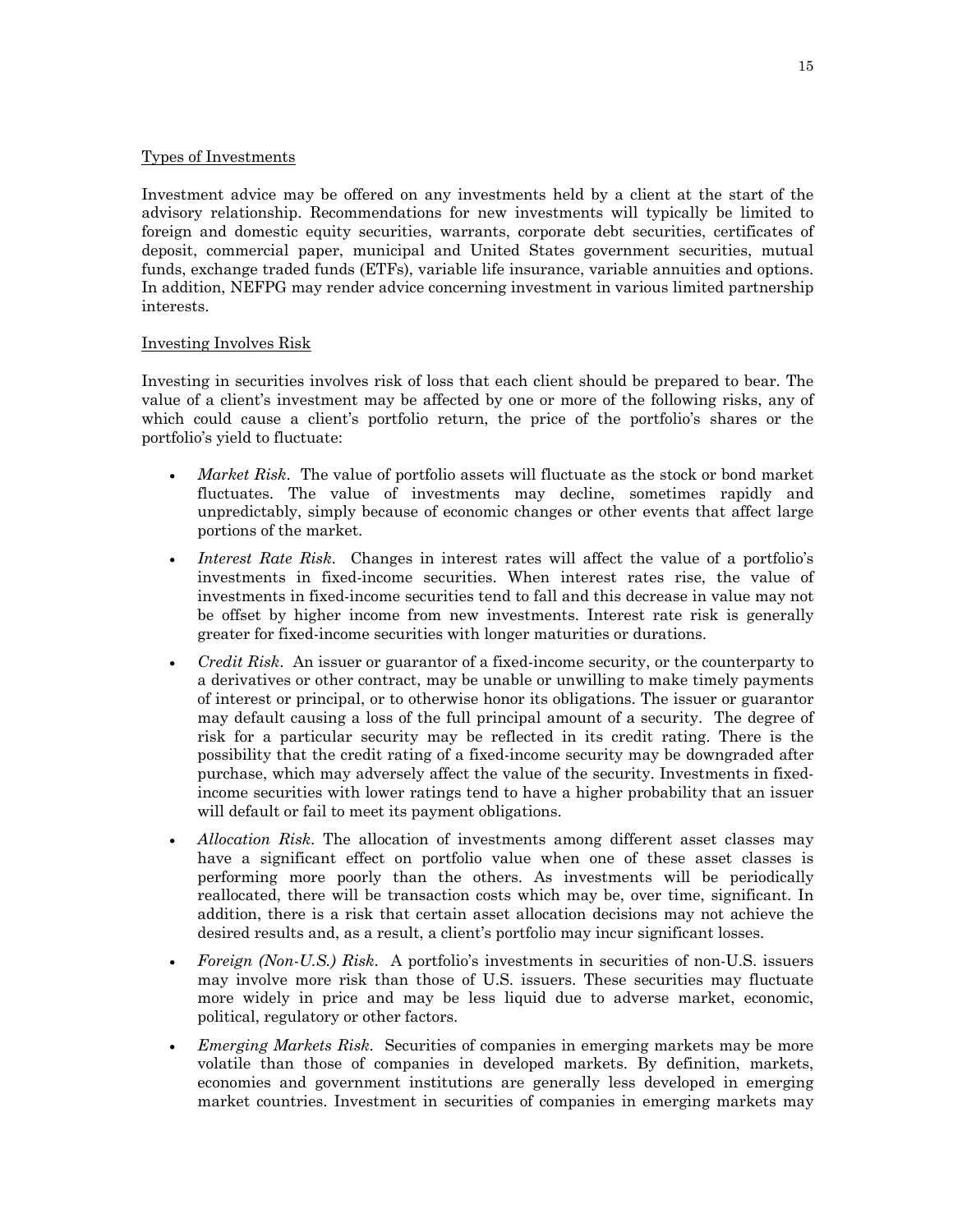entail special risks relating to the potential for social instability and the risks of expropriation, nationalization or confiscation. Investors may also face the imposition of restrictions on foreign investment or the repatriation of capital and a lack of hedging instruments.

- *Currency Risk*. Fluctuations in currency exchange rates may negatively affect the value of a portfolio's investments or reduce its returns.
- *Derivatives Risk*. Certain strategies involve the use of derivatives to create market exposure. Derivatives may be illiquid, difficult to price and leveraged so that small changes may produce disproportionate losses for a client's portfolio and may be subject to counterparty risk to a greater degree than more traditional investments. Because of their complex nature, some derivatives may not perform as intended. As a result, a portfolio may not realize the anticipated benefits from a derivative it holds or it may realize losses. Derivative transactions may create investment leverage, which may increase a portfolio's volatility and may require the portfolio to liquidate portfolio securities when it may not be advantageous to do so.
- *Capitalization Risk*. Investments in small- and mid-capitalization companies may be more volatile than investments in large-capitalization companies. Investments in small-capitalization companies may have additional risks because these companies have limited product lines, markets or financial resources.
- *Liquidity Risk*. Liquidity risk exists when particular investments are difficult to purchase or sell, possibly preventing an investment manager from selling out of such illiquid securities at an advantageous price. Derivatives and securities involving substantial market and credit risk also tend to involve greater liquidity risk.
- *Issuer Specific Risk*. The value of an equity security or debt obligation may decline in response to developments affecting the specific issuer of the security or obligation, even if the overall industry or economy is unaffected. These developments may comprise a variety of factors, including, but not limited to, management issues or other corporate disruption, political factors adversely affecting governmental issuers, a decline in revenues or profitability, an increase in costs, or an adverse effect on the issuer's competitive position.
- *Concentrated Portfolios Risk*. Certain investment strategies focus on particular asset classes, countries, regions, industries, sectors or types of investments. Concentrated portfolios are an aggressive and highly volatile approach to trading and investing. Concentrated portfolios hold fewer different stocks than a diversified portfolio and are much more likely to experience sudden dramatic prices swings. In addition, the rise or drop in price of any given holding is likely to have a larger impact on portfolio performance than a more broadly diversified portfolio.
- *Legal or Legislative Risk*. Legislative changes or court rulings may impact the value of investments or the securities' claim on the issuer's assets and finances.
- *Cybersecurity Risk*. Intentional cybersecurity breaches include unauthorized access to systems, networks, or devices (such as through "hacking" activity); infection from computer viruses or other malicious software code; and attacks that shut down, disable, slow, or otherwise disrupt operations, business processes, or website access or functionality. In addition, unintentional incidents can occur, such as the inadvertent release of confidential information (possibly resulting in the violation of applicable privacy laws). A cybersecurity breach could result in the loss or theft of customer data or funds, the inability to access electronic systems ("denial of services"), loss or theft of proprietary information or corporate data, physical damage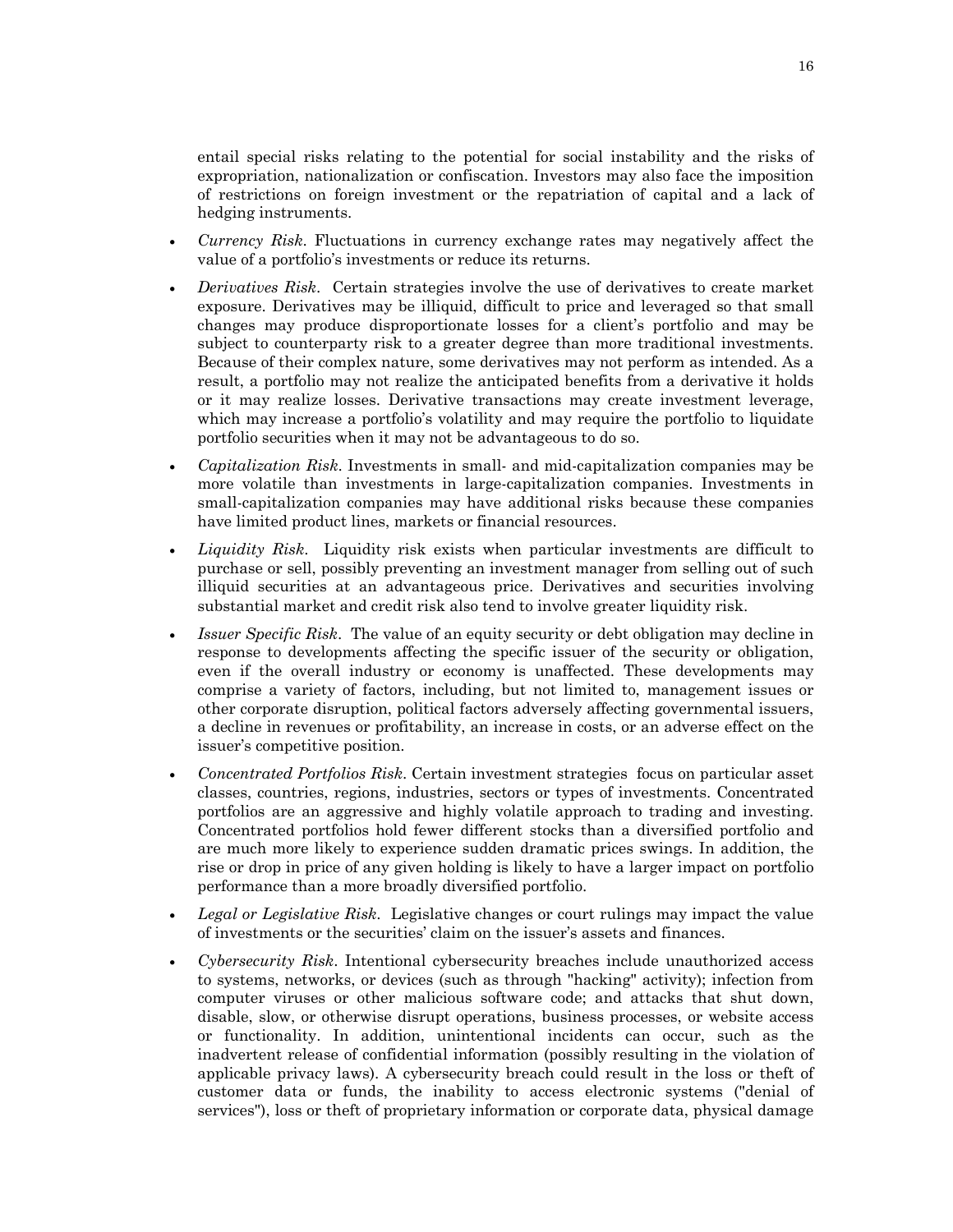to a computer or network system, or costs associated with system repairs. Such incidents could cause an investment fund, the advisor, a manager, or other service providers to incur regulatory penalties, reputational damage, additional compliance costs, or financial loss.

• *Technology Risk*. NEFPG must rely in part on digital and network technologies to conduct its business and to maintain substantial computerized data relating to client account activities. These technologies include those owned or managed by NEFPG as well as those owned or managed by others, such as financial intermediaries, pricing vendors, transfer agents, and other parties used by NEFPG to provide services and maintain its business operations. These technology systems may fail to operate properly or become disabled as a result of events or circumstances wholly or partly beyond NEFPG's or its service providers' control. Technology failures, whether deliberate or not, including those arising from use of third-party service providers or client usage of systems to access accounts, could have a material adverse effect on our business or our clients and could result in, among other things, financial loss, reputational damage, regulatory penalties or the inability to conduct business.

## **B. Risks Associated with Investment Strategies and Methods of Analysis**

#### *Risks Associated with Investment Strategies*

#### Long-Term Purchases

Using a long-term purchase strategy generally assumes the financial markets will go up in the long-term which may not be the case. There is also the risk that the segment of the market that you are invested in or your particular investments will decrease in value even if the overall financial markets advance. Purchasing investments long-term may create an opportunity cost (e.g., "locking-up" assets that may be better utilized in the short-term in other investments).

#### Short-Term Purchases

Using a short-term purchase strategy generally assumes that the performance of the financial markets can be accurately predicted over the short-term. The risk associated with a short-term purchase strategy is that there are many factors that may affect market performance in the short-term including interest rate fluctuations, cyclical earnings, etc. Such factors may have a smaller impact over the longer-term. In addition, short-term trading may incur a disproportionately higher amount of transaction costs compared to long-term trading.

#### **Trading**

Strategies involving frequent trading of securities can affect investment performance through increased brokerage and other transaction costs and taxes.

#### Short Sales

Short selling is very risky. The primary risk associated with selling a security that was borrowed in anticipation of a price decline is that if the price of those borrowed shares *increases*, the potential losses are *unlimited*.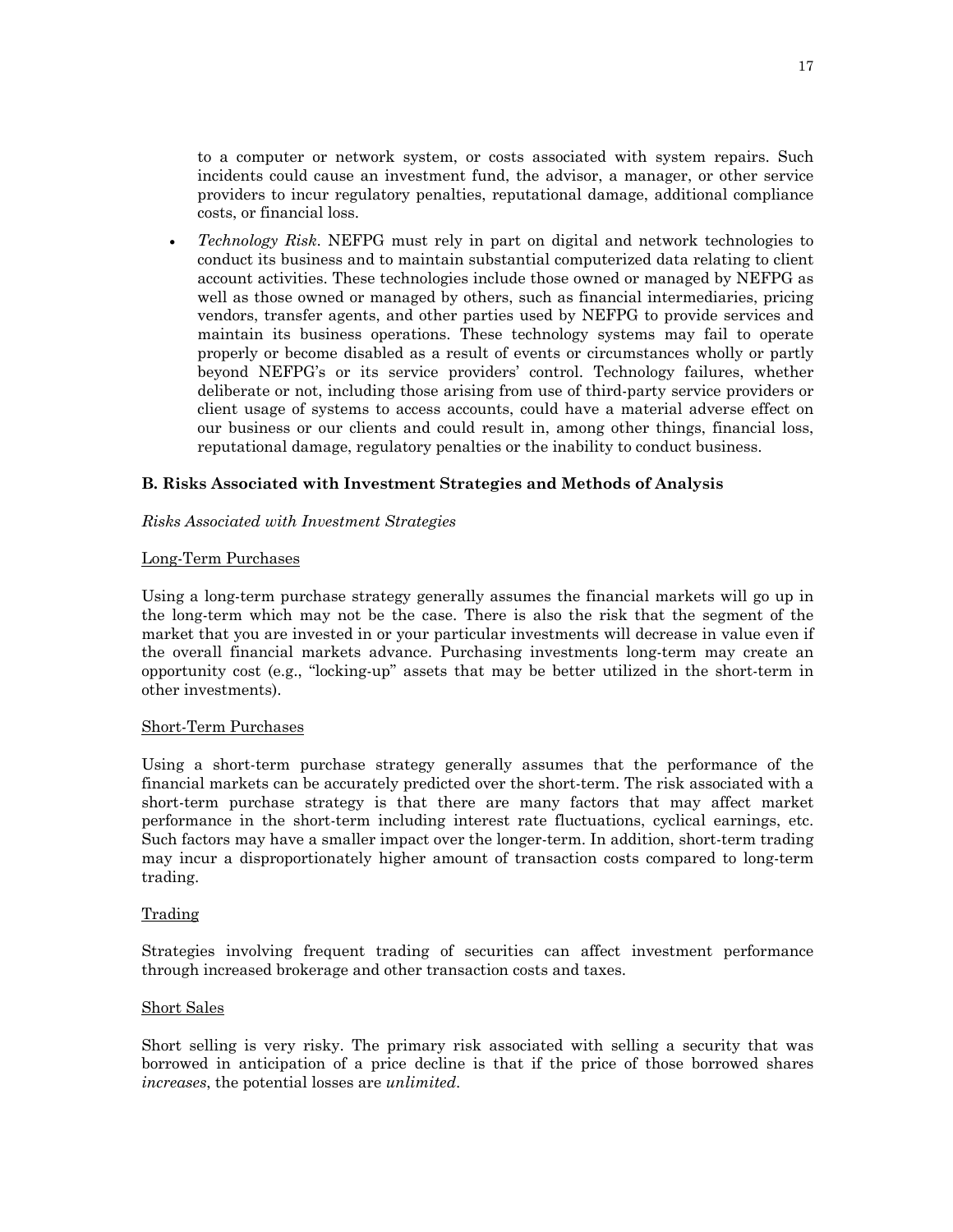#### Margin Transactions

When buying stocks on margin, you are employing leverage as an investing strategy. Leverage allows an investor to extend their financial reach by investing using borrowed funds while limiting the amount of their own cash they expend. This can involve a high degree of risk, including, but not limited to:

- Losing more money than you have invested;
- Paying interest on your loan;
- Being required to deposit additional cash or securities in your account on short notice to cover market losses;
- Being forced to sell some or all of your securities when falling stock prices reduce the value of your securities; and/or
- Having your brokerage firm sell some or all of your securities without consulting you to pay off the loan it made to you.

## Option Writing

There are numerous risks associated with transactions in options on securities or securities indexes and therefore, are not suitable for everyone. Option trading can be speculative in nature and carry substantial risk of loss of principal. A decision as to whether, when and how to use options involves the exercise of skill and judgment, and even a well-conceived transaction may be unsuccessful to some degree because of market behavior or unexpected events. For example, as the writer of covered call options, the client forgoes, during the option's life, the opportunity to profit from increases in the market value of the underlying security or the index above the sum of the option premium received and the exercise price of the call, but has retained the risk of loss, minus the option premium received, should the price of the underlying security decline. In the case of index options, the client incurs basis risk between the performance of the underlying portfolio and the performance of the underlying index (e.g., the underlying portfolio may decline in value while the underlying index may increase in value, resulting in a loss on the call option while the underlying portfolio declines as well).

#### *Risk Associated with Methods of Analysis*

The analysis of securities requires subjective assessments and decision-making by experienced investment professionals, however, there is always the risk of an error in judgment.

NEFPG's securities analysis methods rely on the assumption that the companies whose securities the firm purchases and sells, the rating agencies that review these securities, and other publicly-available sources of information about these securities, are providing accurate and unbiased data. While NEFPG is alert to indications that data may be incorrect, there is always the risk that the firm's analysis may be compromised by inaccurate or misleading information.

## Fundamental Analysis

Fundamental analysis, when used in isolation, has a number of risks: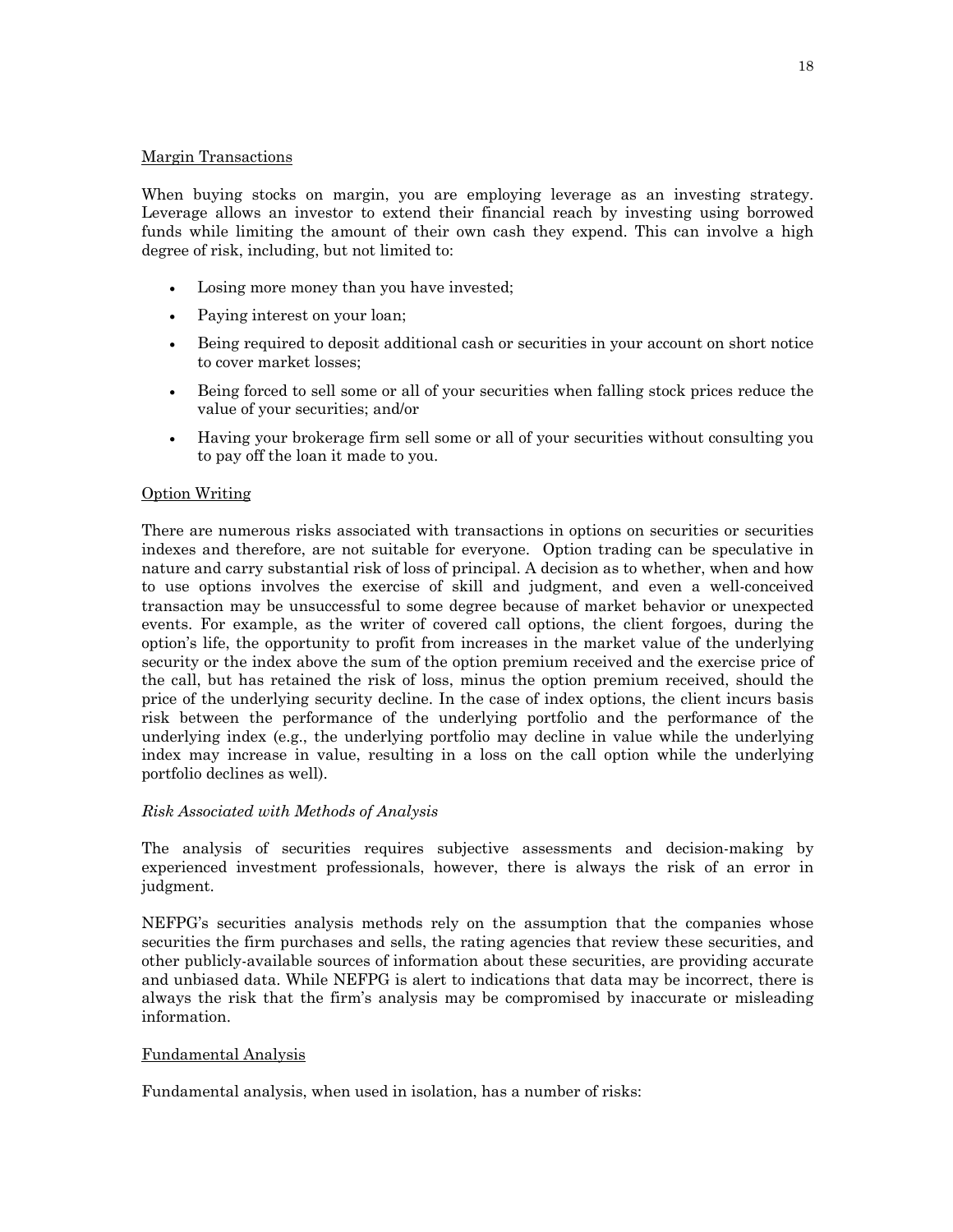- Information obtained may be incorrect and the analysis may not provide an accurate estimate of earnings, which may be the basis for a stock's value.
- If securities prices adjust rapidly to new information, utilizing fundamental analysis may not result in favorable performance.
- The data used may be out of date.
- It ignores the influence of random events such as oil spills, product defects being exposed, and acts of God and so on.
- It assumes that there is no monopolistic power over markets.
- The market may fail to reach expectations of perceived value.

## Technical Analysis

The primary risk in using technical analysis is that spotting historical trends may not help predict such trends in the future. Even if the trend will eventually reoccur, there is no guarantee than AFG will be able to accurately predict such a reoccurrence.

## Charting Analysis

The primary risk of market timing based on charting analysis is that charts may not accurately predict future price movements. Current prices of securities may reflect all information known about the security and day-to-day changes in market prices of securities may follow random patterns and may not be predictable with any reliable degree of accuracy.

## Cyclical Analysis

The primary risk of cyclical analysis is that economic/business cycles may not be predictable and may have many fluctuations between long-term expansions and contractions. The lengths of economic cycles may be difficult to predict with accuracy and therefore, there is an attendant difficulty in predicting economic trends. Consequently, the changing value of securities that would be affected by these changing trends.

## **C. Risks Associated with Specific Securities Utilized**

## Common Stocks

The major risks associated with investing in common stocks relate to the issuer's capitalization, quality of the issuer's management, quality and cost of the issuer's services, the issuer's ability to manage costs, efficiencies in the manufacturing or service delivery process, management of litigation risk and the issuer's ability to create shareholder value (i.e., increase the value of the company's stock price).

## Preferred Stocks

Preferred stock dividends are generally fixed in advance. Unlike requirements to pay interest on certain types of debt securities, the company that issues preferred stock may not be required to pay a dividend and may stop paying the dividend at any time. Preferred stock may also be subject to mandatory redemption provisions and an issuer may repurchase these securities at prices that are below the price at which they were purchased by the investor.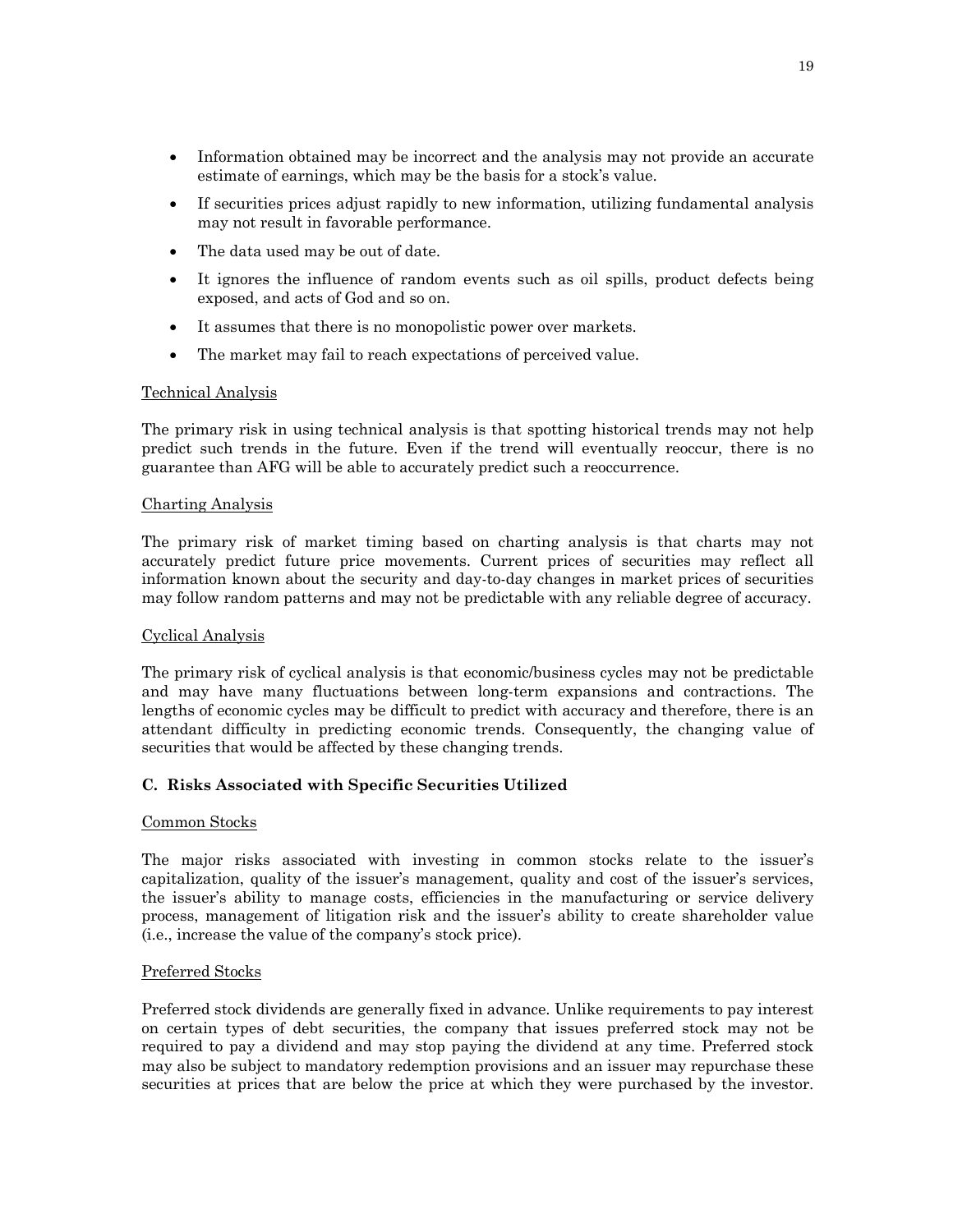Under these circumstances, a client account holding such preferred securities could lose money.

#### Warrants and Rights

Warrants are securities, typically issued with preferred stocks or bonds, that give the holder the right to purchase a given number of shares of common stock as a specified price and time. The price of a warrant usually represents a premium over the applicable market value of the common stock at the time of the warrant's issuance. Warrants have no voting rights with respect to the common stock, receive no dividends and have no rights with respect to the assets of the issuer.

Investments in warrants and rights involve certain risks, including the possible lack of a liquid market for the resale of the warrants and rights, potential price fluctuations due to adverse market conditions or other factors and failure of the price of the common stock to risk. If the warrant is not exercised within the specified time period, it becomes worthless.

#### Fixed-Income Securities

Different forms of fixed-income instruments, such as bonds, money market funds, and certificates of deposit may be affected by various forms of risk, including:

- *Interest Rate Risk*. The risk that the value of the fixed-income holding will decrease because of an increase in interest rates.
- *Liquidity Risk*. The inability to readily buy or sell an investment for a price close to the true underlying value of the asset due to a lack of buyers or sellers. While certain types of fixed-income securities are generally liquid (*e.g*., corporate bonds), there are risks which may occur such as when an issue trading in any given period does not readily support buys and sells at an efficient price. Conversely, when trading volume is high, there is also the risk of not being able to purchase a particular issue at the desired price.
- *Credit Risk*. The potential risk that an issuer would be unable to pay scheduled interest or repay principal at maturity, sometimes referred to as "default risk." Credit risk may also occur when an issuer's ability to make payments of principal and interest when due is interrupted. This may result in a negative impact on all forms of debt instruments.
- *Reinvestment Risk*. With declining interest rates, investors may have to reinvest income or principal at a lower rate.
- *Duration Risk*. Duration is a measure of a bond's volatility, expressed in years to be repaid by its internal cash flow (interest payments). Bonds with longer durations carry more risk and have higher price volatility than bonds with shorter durations.

#### Exchange Traded Funds (ETFs)

An ETF holds a portfolio of securities designed to track a particular market segment or index. Shares of ETFs are listed on securities exchanges and transacted at negotiated prices in the secondary market. Generally, ETF shares trade at or near their most recent NAV, which is generally calculated at least once daily for indexed-based ETFs and more frequently for actively managed ETFs. However, certain inefficiencies may cause the shares to trade at a premium or discount to their pro rata NAV.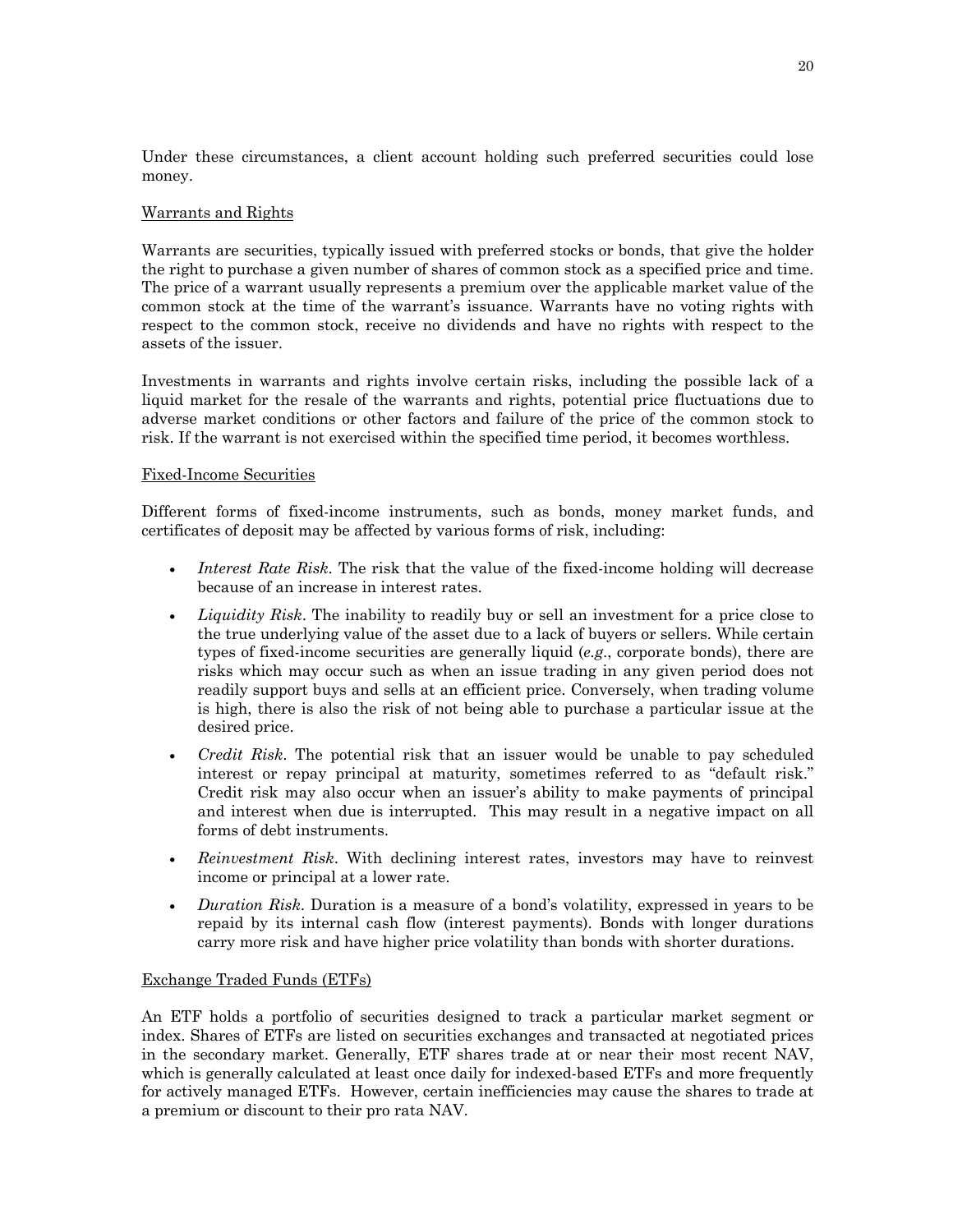ETFs are subject to risks similar to those of stocks. Investment returns will fluctuate and are subject to market volatility, so that when shares are sold they may be worth more or less than their original cost. ETF shares are bought and sold at market price (not Net Asset Value) and are not individually redeemed from the fund. There is also the risk that a manager may deviate from the stated investment mandate or strategy of the ETF which could make the holdings less suitable for a client's portfolio. ETFs may also carry additional expenses based on their share of operating expenses and certain brokerage fees, which may result in the potential duplication of certain fees. In addition, while many ETFs are known for their potential tax efficiency and higher "qualified dividend income" (QDI) percentages, there are assets classes within these ETFs or holding periods that may not benefit. Shorter holding periods, as well as commodities and currencies that may be part of an ETF's portfolio, may be considered "non-qualified" under certain tax code provisions.

There is also no guarantee that an active secondary market for such shares will develop or continue to exist. Generally, an ETF only redeems shares when aggregated as creation units (usually 50,000 shares or more). Therefore, if a liquid secondary market ceases to exist for shares of a particular ETF, a shareholder may have no way to dispose of such shares.

#### Mutual Funds - Equity Funds

The major risks associated with investing in equity mutual funds is similar to the risks associated with investing directly in equity securities, including market risk, which is the risk that investment returns will fluctuate and are subject to market volatility, so that an investor's shares, when redeemed or sold, may be worth more or less than their original cost. Other risks include the quality and experience of the portfolio management team and its ability to create fund value by investing in securities that have positive growth, the amount of individual company diversification, the type and amount of industry diversification and the type and amount of sector diversification within specific industries.

In addition, there is the risk that a manager may deviate from the stated investment mandate or strategy of the mutual fund which could make the holdings less suitable for a client's portfolio. Also, mutual funds tend to be tax inefficient and therefore investors may pay capital gains taxes on fund investments while not having yet sold their shares in the fund. Mutual funds may also carry additional expenses based on their share of operating expenses and certain brokerage fees, which may result in the potential duplication of certain fees.

#### Mutual Funds - Fixed-Income Funds

In addition to the risks associated with investing in equity mutual funds, fixed-income mutual funds also have the same risks as set forth under "Fixed-Income Securities" listed above.

#### Mutual Funds - Index Funds

Index Funds have the potential to be affected by "tracking error risk" which means a deviation from a stated benchmark index. Since the core of a portfolio may attempt to closely replicate a benchmark, the source of the tracking error (deviation) may come from a "sample index" that may not closely align the benchmark. In addition, while many index mutual funds are known for their potential tax efficiency and higher "qualified dividend income" (QDI) percentages, there are assets classes within these funds or holding periods that may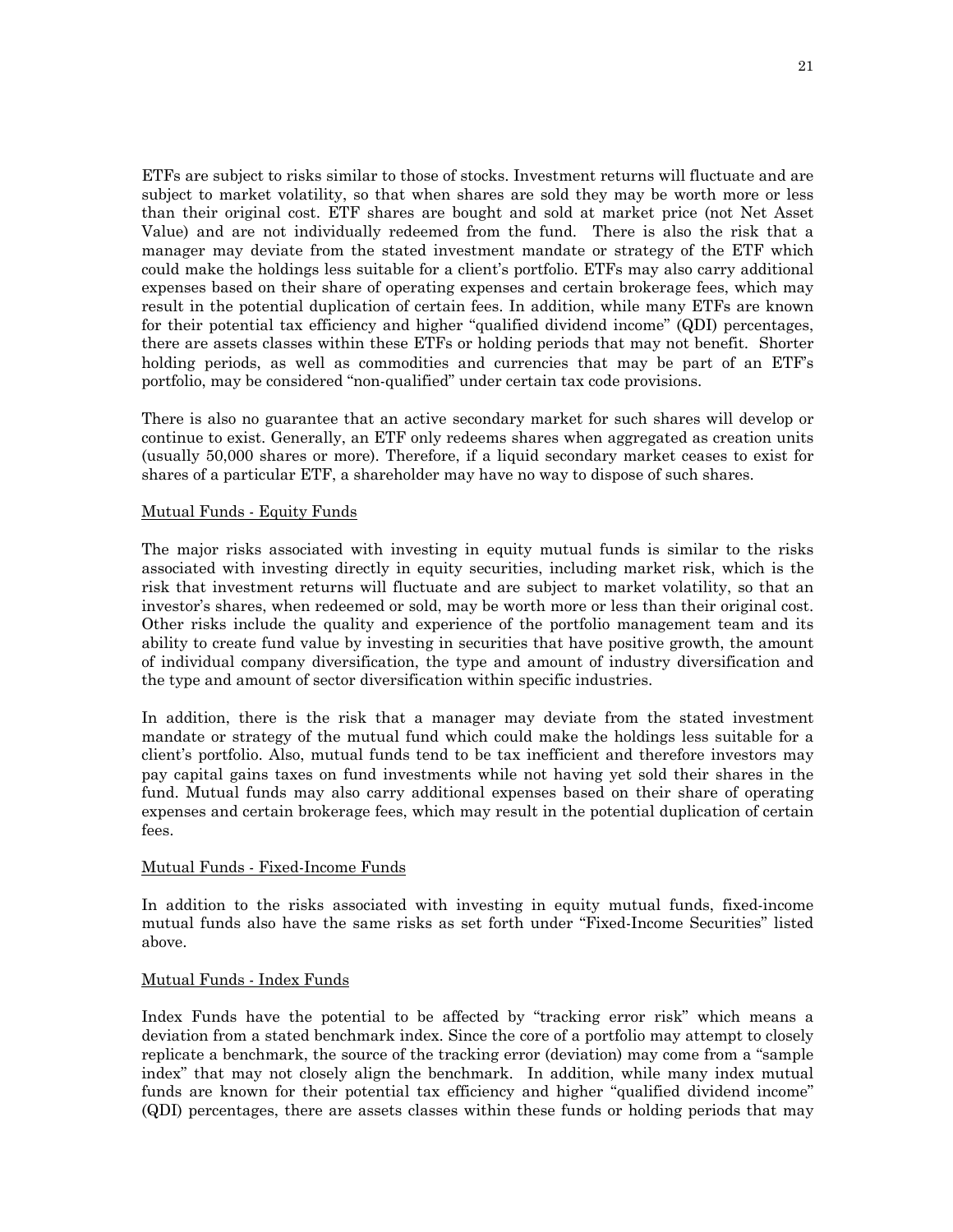not benefit. Shorter holding periods, as well as commodities and currencies that may be part of a fund's portfolio, may be considered "non-qualified" under certain tax code provisions.

#### Municipal Bonds

In addition to the risks set forth under "Fixed-Income Securities" above, municipal bonds are susceptible to events in the municipality that issued the bond or the security posted for the bond. These events may include economic or political policy changes, changes in law, tax base erosion, state constitutional limits on tax increases, budget deficits or other financial difficulties and changes in the credit rating assigned to municipal issues.

#### Commercial Paper and Certificates of Deposit

Commercial Paper and Certificates of Deposit are generally considered safe instruments, although they are subject to the level of general interest rates, the credit quality of the issuing bank and the length of maturity. With respect to certificates of deposit, depending on the length of maturity, there can be prepayment penalties if the client needs to convert the certificate of deposit to cash prior to maturity.

#### Alternative Investments

The performance of alternative investments (e.g., commodities, futures, hedge funds; funds of hedge funds, private equity or other types of limited partnerships) can be volatile. Alternative investments generally involve various risk factors and liquidity constraints, a complete discussion of which is set forth in the offering documents of each specific alternative investment. Due to the speculative nature of alternative investments a client must satisfy certain income or net worth standards prior to investing. Private Equity Funds

Private Equity Funds may be affected by various forms of risk, including:

- *Long-term Investment*. Unlike mutual funds, which generally invest in publicly traded securities that are relatively liquid, private equity funds generally invest in large amounts of illiquid securities from private companies. Depending on the strategy used, private real estate funds will have illiquid underlying investments that may not be easily sold, and investors may have to wait for improvements or development before any redemption. Given the illiquid nature of the underlying purchases made by private equity and private real estate managers, private equity and private real estate funds are considered long-term investments. Private equity funds are generally set up as 10- to 15-year investments with little or no provision for investor redemptions. Private real estate funds are generally seven- to ten-year investments and also have limited provisions for redemptions. With long-term investments, clients should consider their financial ability to bear large fluctuations in value and hold these investments over a number of years.
- *Difficult Valuation Assessment*. The portfolio holdings in private equity and private real estate funds may be difficult to value, because they are not usually quoted or traded on any financial market or exchange. As such, no easily available market prices for most of a fund's holdings are available. Additionally, it may be hard to quantify the impact a manager has had on underlying investments until those investments are sold.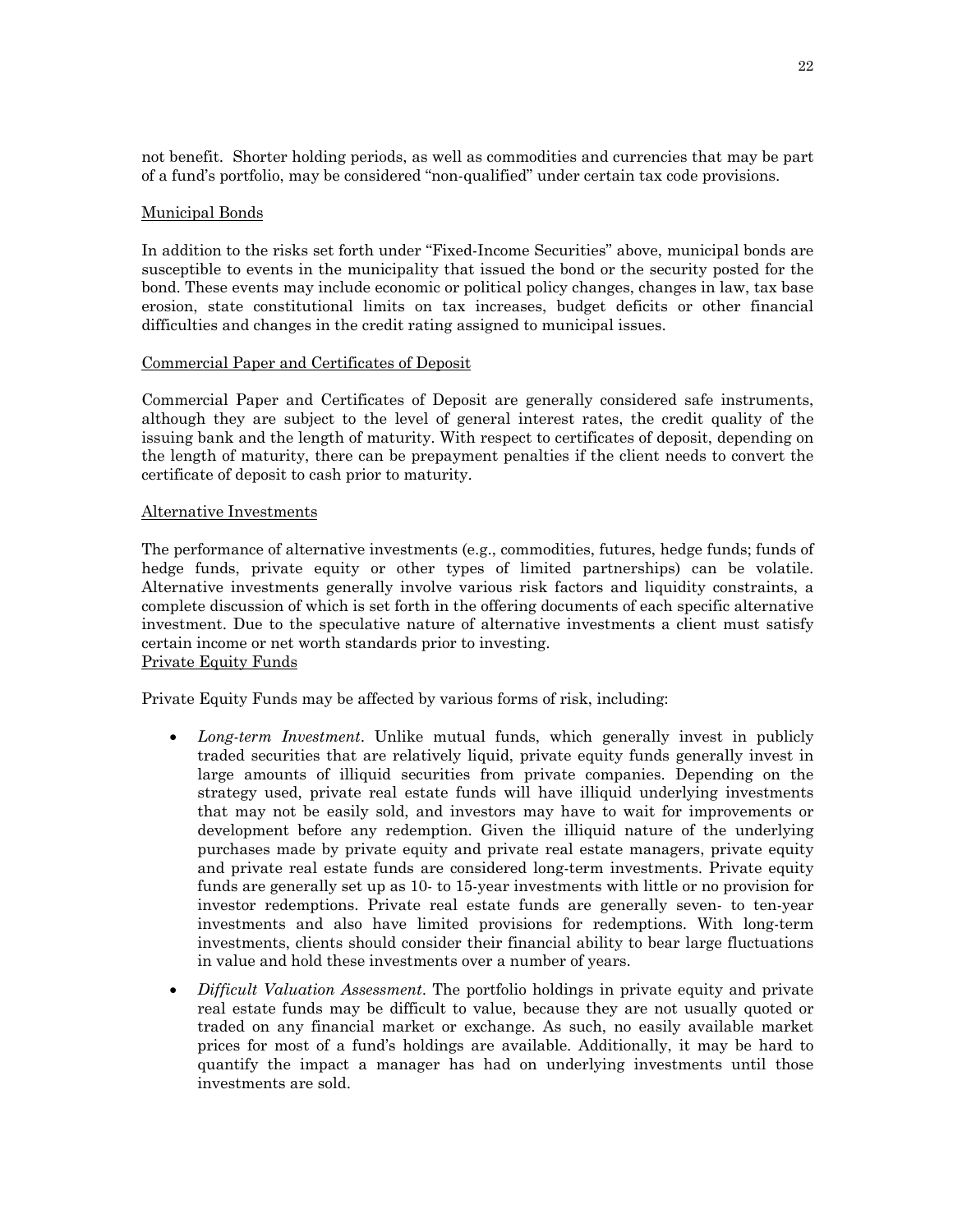- *Lack of Liquidity*. Private equity and private real estate funds are not "liquid" (they can't be sold or exchanged for cash quickly or easily), and the interests are typically non-transferable without the consent of a fund's managing member. As a result, private equity and private real estate funds are generally only suitable for sophisticated investors who have carefully considered their financial capability to hold these investments for the long term.
- *Capital Call Default Consequences*. Answering capital calls to provide managers with the pledged capital is a contractual obligation of each investor. Failure to meet this requirement in a timely manner could elicit significant adverse consequences, including, without limitation, the forfeiture of the defaulting investor's interest in the fund.
- *Leverage*. Private equity and private real estate funds may use leverage in connection with certain investments or participate in investments with highly leveraged capital structures. Although the use of leverage may enhance returns and increase the number of investments that can be made, leverage also involves a high degree of financial risk and may increase the exposure of such investments to factors such as rising interest rates, downturns in the economy or deterioration in the condition of the assets underlying such investments.
- *Lack of Transparency*. Private equity and private real estate funds are not required to provide investors with information about their underlying holdings or provide periodic pricing and valuation information. Therefore, investors are often putting their complete trust in the managers' abilities to meet their funds' objectives, without the benefit of knowing their investment selections. This lack of information may make it more difficult for investors to evaluate the risks associated with the funds.
- *Manager Risk*. Private equity and private real estate fund managers have total investment authority over their funds, and the managers' skill is normally responsible for the investment returns. Therefore, if the founder or key person departs, the returns of the fund may be impacted. Investors have no control or influence in the management of the fund, although they will receive periodic reports from the fund manager. Also, investment in one fund that uses a generally similar investment strategy as another fund could lessen overall diversification, and consequently, increase investment risk.
- *Regulation*. Private equity and private real estate funds are subject to fewer regulatory requirements than mutual funds and other registered investment company products and thus may offer fewer legal protections than an investor would have if they invested in more traditional investments.

## **Note that there may be other circumstances not described here that could adversely affect a client's investment and prevent their portfolio from reaching its objective.**

# **Item 9 - Disciplinary History**

Neither NEFPG nor its management personnel have any reportable disciplinary history.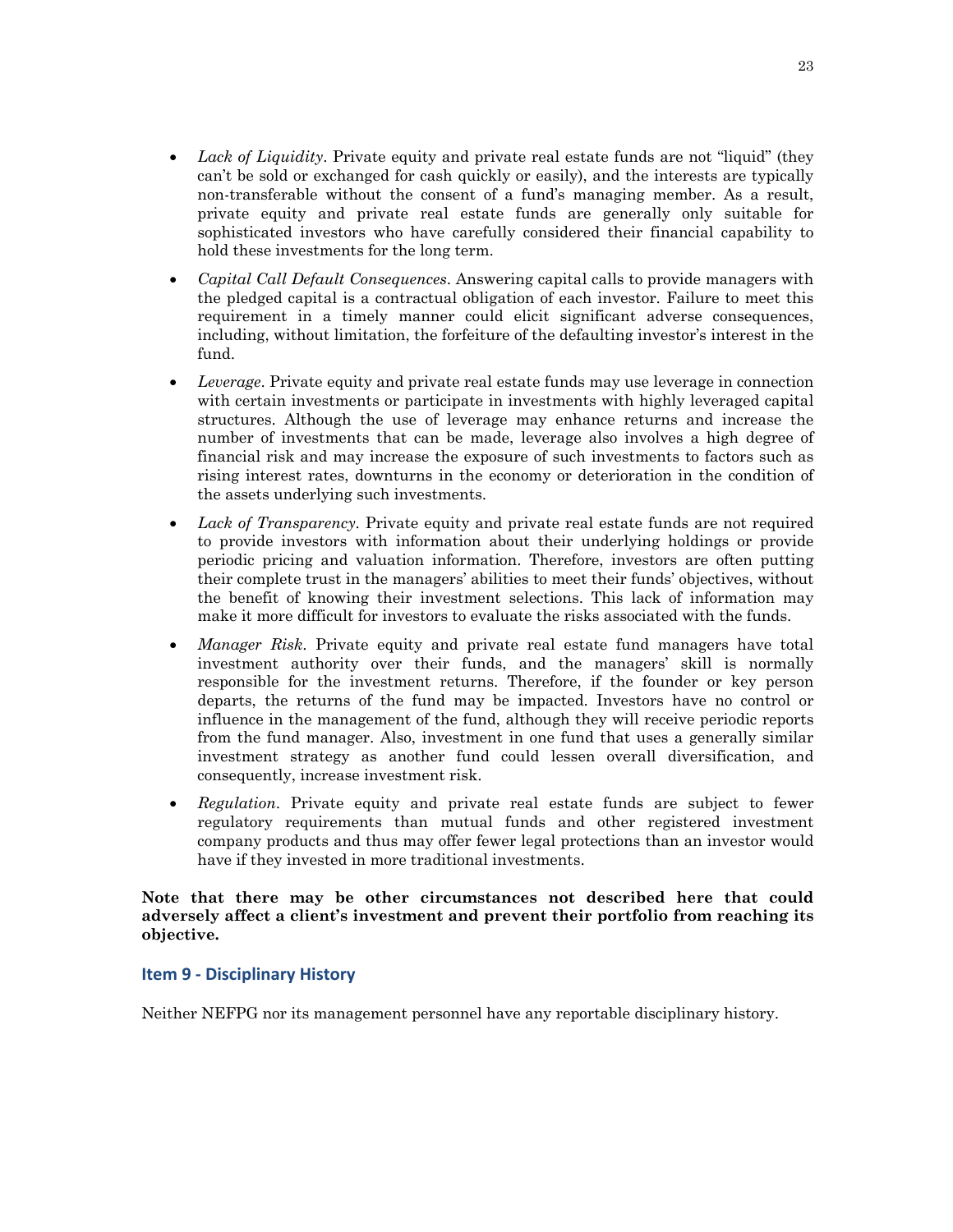# **Item 10 - Other Financial Industry Activities and Affiliations**

## **A. Broker-Dealer Registration and Registered Representatives**

#### Registered Representatives

Individuals associated with NEFPG may also be investment adviser representatives of Raymond James Financial Service Advisors, Inc. (RJFSA) an SEC-registered investment advisor and registered representatives of Raymond James Financial Services, Inc. ("RJFS"), a FINRA-registered broker-dealer. As registered representatives of RJFS, these individuals are permitted to receive commissions on securities transactions.

To the extent that clients wish one or more of these individuals to implement any recommendations made by NEFPG, the purchase or sale of any securities in conjunction with the implementation of such recommendations is made through RJFS. Clients are free, however, to implement NEFPG's recommendations though any broker-dealer that they choose. The receipt of commissions for recommended products could represent an incentive for these individuals to recommend products that pay a commission over other products, therefore creating a conflict of interest. Additionally, if a client implements the recommendation through these individuals, the client may be limited to those products or services available through RJFS.

Commissions earned may be higher or lower at RJFS than other broker-dealers. Notwithstanding the fact that these individuals are registered representatives of RJFS, each investment advisor representative of NEFPG is solely responsible for the investment advice rendered. NEFPG's advisory services are provided separately and independently of RJFS.

## Insurance Agents

Certain investment adviser representatives associated with NEFPG, in their individual capacities, are also licensed insurance agents with various insurance companies, and in such capacity, may recommend the purchase of certain insurance products. While NEFPG does not sell such insurance products to its investment advisory clients, NEFPG does permit these investment adviser representatives, in their individual capacities as licensed insurance agents, to sell insurance products to its investment advisory clients. A conflict of interest exists to the extent that NEFPG recommends the purchase of insurance products where individuals associated with NEFPG receive insurance commissions or other additional compensation.

## **B. Futures and Commodity Registration**

NEFPG is not registered, nor does it have an application pending to register, as a futures commission merchant, commodity pool operator or a commodity trading advisor. No management person is registered, nor does any management person have an application pending to register, as an associated person of a futures commission merchant, commodity pool operator or a commodity trading advisor.

## **C. Financial Industry Affiliations**

NEFPG does not have any financial industry affiliations to disclose.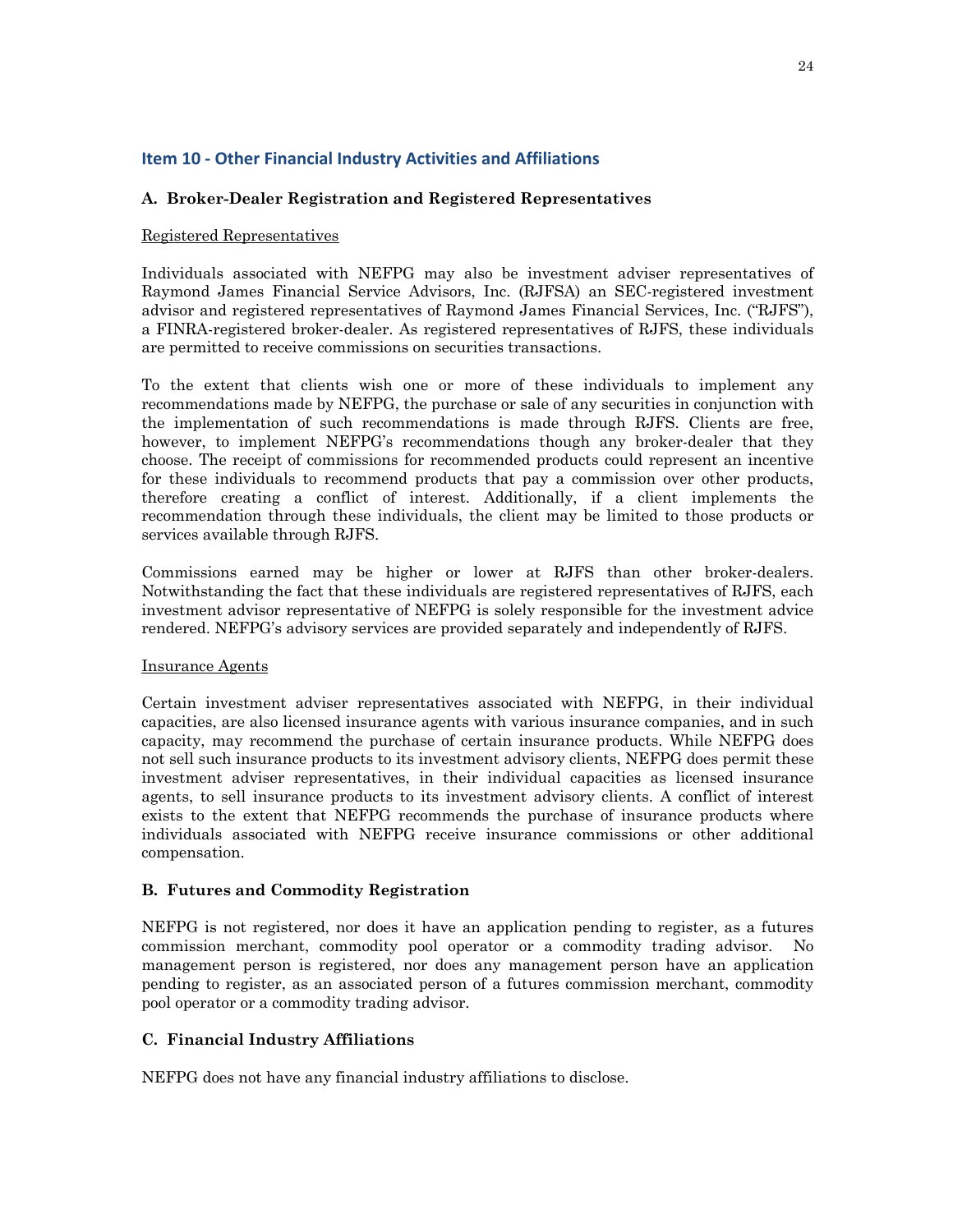#### **D. Selection of Other Advisers**

NEFPG does not receive, directly or indirectly, compensation from other investment advisers that it recommends or selects for its clients.

#### **E. Investment of Cash Reserves**

Raymond James has established certain programs through which cash reserves "sweep" daily to and from the client's investment account to cover purchases or to allow excess cash balances to immediately begin earning interest, subject to certain minimum balances. The account in which these cash reserves are held is considered the client's sweep account. Raymond James sweep programs include the following:

- Client Interest Program® (CIP)
- Raymond James Bank Deposit Program ("RJBDP"), including: o RJBDP – Raymond James Bank Only
	- o RJBDP with CIP

However, not all sweep programs are available in all accounts; rather, what sweep programs are available depends on the specific account type.

For important information on what sweep programs are available for each account type and how each sweep program operates, please refer to "Sweeps (Transfers) To and From Income-Producing Accounts" in the "Your Rights and Responsibilities as a Raymond James Client" Brochure, a current copy of which is available from your financial advisor, or you may visit the Raymond James public website for additional information:

https://www.raymondjames.com/wealth-management/advice-products-and-services/bankingand-lending-services/cash-management/cash-sweeps. That website also includes a link at which the interest rates and rate tiers for CIP and RJBDP are posted online. For information on the rate being paid on your particular account(s), please contact your financial advisor or consult your periodic account statements.

With respect to cash reserves of advisory client accounts, the custodian of the account assets will determine where cash reserves are held. The custodian may offer one or multiple options to different account types (such as non-taxable and managed accounts). In addition, the custodian may, among other things, consider terms and conditions, risks and features, conflicts of interest, current interest rates, the manner by which future interest rates will be determined, and the nature and extent of insurance coverage (such as deposit protection from the Federal Deposit Insurance Corporation ("FDIC") and SIPC). The custodian may change, modify or amend an investment option at any time by providing the client with thirty days advance written notice of such change, modification or amendment. Clients selecting the Raymond James Bank Deposit Program ("RJBDP") option are responsible for monitoring the total amount of deposits held at each Bank in order to determine the extent of FDIC insurance coverage available. Raymond James is not responsible for any insured or uninsured portion of client deposits at any of the Banks.

In the RJBDP sweep program, Raymond James receives revenue from the participating banks. Each participating bank, except Raymond James Bank, will pay Raymond James a fee equal to a percentage of the average daily deposit balance in the client account at the bank. The fee paid to Raymond James may be an annual rate of up to an average of 3% as applied across all client accounts taken in aggregate. Raymond James Bank will pay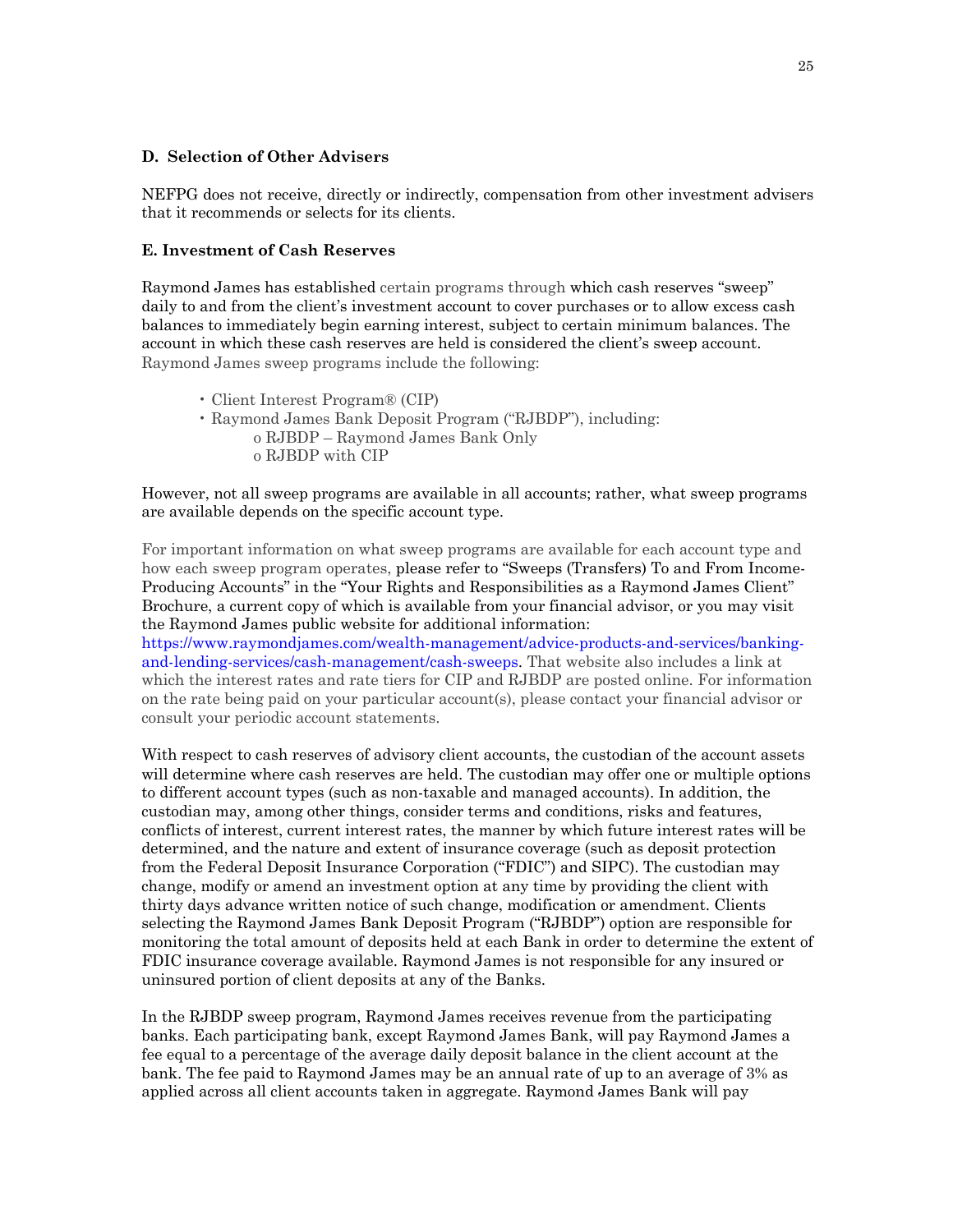Raymond James an annual fee of up to \$100 per account. Raymond James does not receive fees in connection with account deposits of advisory IRAs and ERISA accounts.

Deposits in client accounts at Raymond James Bank provide a stable and low-cost source of funds for Raymond James Bank which helps contribute to the overall profitability of the Bank. Raymond James Bank generally earns a higher rate of interest on deposit balances than the interest it pays on those balances. The banks participating in the sweep programs earn income by lending or investing the deposits they receive and charging a higher interest rate to borrowers, or earning a higher yield, than the participating banks pay on the deposits held through these sweep programs. Like the other participating banks in the program, Raymond James Bank earns revenue minus interest paid by Raymond James as a participating member to clients who have assets on deposit at Raymond James Bank.

Raymond James Bank may also buy securities using the deposits placed in the RJDBP sweep program. Raymond James Bank uses the funds in the client accounts to fund new lending and investment activity. The revenue received by Raymond James Bank on those balances is dependent upon lending activities and which securities are purchased. The profitability of Raymond James Bank is determined in large part by the difference between the interest paid and other costs associated with its deposits, and the interest or other income earned on its loans, investments, and other assets.

Raymond James Bank and the interest rate it offers through the RJBDP sweeps may differ from the interest rate or yield on the Client Interest Program ("CIP"). Raymond James bank does not receive revenue for assets held within the CIP sweep program and in those cases where assets are not allocated to Raymond James as part of the RJDBP sweep program.

The revenue generated by Raymond James or an affiliate will vary compared to revenue generated by sweep programs available at other firms. The interest rate or yield on the Raymond James sweep programs may be higher or lower than the interest rate or yield available in other sweep programs at other institutions. Clients may be able to earn more favorable rates of return by investing in other asset classes, including alternatives to cash such as money market mutual funds and treasury bills, but performance of those asset classes is not guaranteed.

# **Item 11 - Code of Ethics, Participation or Interest in Client Transactions and Personal Trading**

## **A. Code of Ethics**

NEFPG has adopted a Code of Ethics to prevent violations of the securities laws. The Code of Ethics is predicated on the principle that NEFPG owes a fiduciary duty to its clients. Accordingly, NEFPG expects all firm personnel to act with honesty, integrity and professionalism and to adhere to federal securities laws. All firm personnel are required to adhere to the Code of Ethics. At all times, NEFPG and its personnel must (i) place client interests ahead of the firm's; (ii) engage in personal investing that is in full compliance with the firm's Code of Ethics; and (iii) avoid taking advantage of their position. Clients and prospective clients may request a copy of the firm's Code of Ethics by contacting NEFPG at 781-272-2200.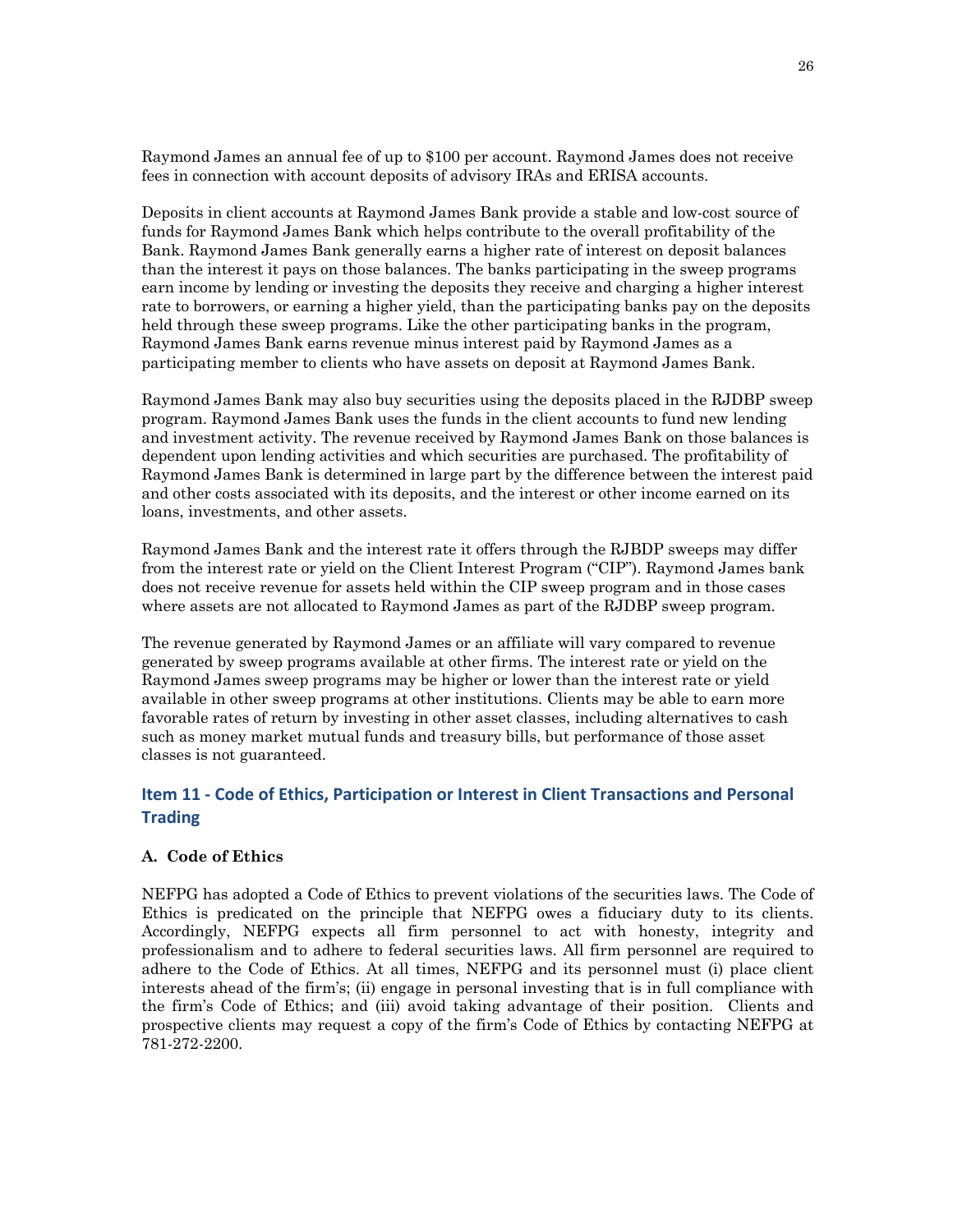## **B. Recommendations Involving Material Financial Interests**

Certain investment adviser representatives associated with NEFPG may also be registered representatives of Raymond James Financial Services, Inc. ("RJFS"), a registered brokerdealer. To the extent that clients wish these individuals to implement any recommendations made by NEFPG, the purchase or sale of any securities in conjunction with the implementation of such recommendations is made through RJFS. Clients are free, however, to implement NEFPG's recommendations though any broker-dealer that they choose.

## **C. Investing in Same Securities as Clients**

NEFPG or individuals associated with NEFPG may buy, sell, or hold in their personal accounts the same securities that NEFPG recommends to its clients and in accordance with NEFPG's internal compliance procedures. To minimize conflicts of interest, and to maintain the fiduciary responsibility NEFPG has for its clients, NEFPG has established the following policy: An officer, manager, director, member or employee of NEFPG shall not buy or sell securities for a personal portfolio when the decision to purchase is derived by reason of their association with NEFPG, unless the information is also available to the investing public as a whole. No person associated with NEFPG shall prefer his or her own interest to that of any client. Personal trades in securities being purchased or sold for clients may only be made simultaneously with or after trades are made for clients. NEFPG personnel may not anticipate trades to be placed for clients.

## **D. Participation or Interest in Client Transactions**

NEFPG and/or individuals associated with NEFPG may, at or about the same time, buy, sell, or hold in their personal accounts the same securities that NEFPG recommends to its clients. To minimize conflicts of interest, and to maintain the fiduciary responsibility NEFPG has for its clients, NEFPG has established the following policy: An officer, manager, director, member or employee of NEFPG shall not buy or sell securities for a personal portfolio when the decision to purchase is derived by reason of their association with NEFPG, unless the information is also available to the investing public as a whole. No person associated with NEFPG shall prefer his or her own interest to that of any client. Personal trades in securities being purchased or sold for clients may only be made simultaneously with or after trades are made for clients. NEFPG personnel may not anticipate trades to be placed for clients.

## **Item 12 - Brokerage Practices**

## **A. Brokerage Selection**

#### Best Execution

Best execution has been defined by the SEC as the "execution of securities transactions for clients in such a manner that the client's total cost or proceeds in each transaction is the most favorable under the circumstances." The best execution responsibility applies to the circumstances of each particular transaction and an investment adviser must consider the full range and quality of a broker-dealer's services, including, among other things, execution capability, commission rates, the value of any research, financial responsibility and responsiveness.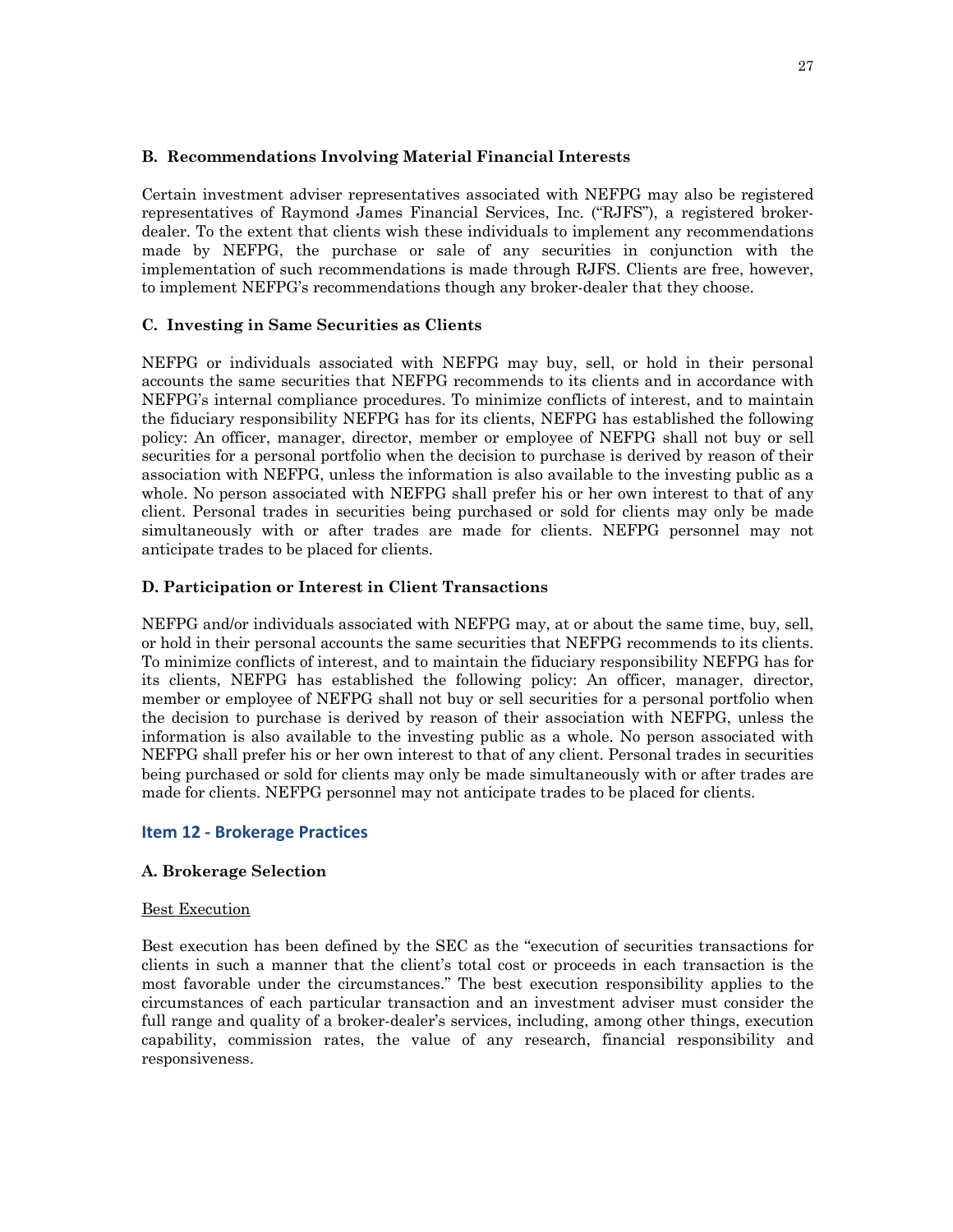When placing portfolio transactions for client accounts, NEFPG's primary objective is to obtain the best price and best execution, taking into account the costs, promptness of execution and other qualitative considerations.

#### Broker Analysis

NEFPG evaluates a wide range of criteria in seeking the most favorable price and market for the execution of transactions. These include the broker-dealer's trading costs, efficiency of execution and error resolution, financial strength and stability, capability, positioning and distribution capabilities, information in regard to the availability of securities, trading patterns, statistical or factual information, opinion pertaining to trading and prior performance in serving NEFPG.

Also in consideration is such broker-dealers' provision or payment of the costs of research and other investment management-related services (the provisional payment of such costs by brokers are referred to as payment made by "soft dollars", as further discussed in the "Research/Soft Dollars Benefits" section immediately below). Accordingly, if NEFPG determines in good faith that the amount of trading costs charged by a broker-dealer is reasonable in relation to the value of the brokerage and research or investment management-related services provided by such broker, the client may pay trading costs to such broker in an amount greater than the amount another broker might charge.

NEFPG's Chief Compliance Officer is responsible for continuously monitoring and evaluation the performance and execution capabilities of brokers that transact orders for our client accounts to ensure consistent quality executions. In addition, NEFPG periodically reviews its transaction costs in light of current market circumstances and other relevant information.

#### Research/Soft Dollar Benefits

#### *Overview*

NEFPG's use of soft dollars is intended to comply with the requirements of Section 28(e) of the Securities Exchange Act of 1934. Section 28(e) provides a "safe harbor" for investment managers who use commissions or transaction fees paid by their advised accounts to obtain investment research services that provide lawful and appropriate assistance to the manager in performing investment decision-making responsibilities.

As required by Section 28(e), NEFPG will make a good faith determination that the amount of commission or other fees paid is reasonable in relation to the value of the brokerage and research services provided. That is, before placing orders with a particular broker, NEFPG will generally determine, considering all the factors described below, that the compensation to be paid to the broker is reasonable in relation to the value of all the brokerage and research products and services provided by the broker. In making this determination, NEFPG will typically consider not only the particular transaction or transactions, and not only the value of brokerage and research services and products to a particular client, but also the value of those services and products in NEFPG's performance of its overall responsibilities to all of its clients. In some cases, the commissions or other transaction fees charged by a particular broker-dealer for a particular transaction or set of transactions may be greater than the amounts another broker-dealer who did not provide research services or products might charge.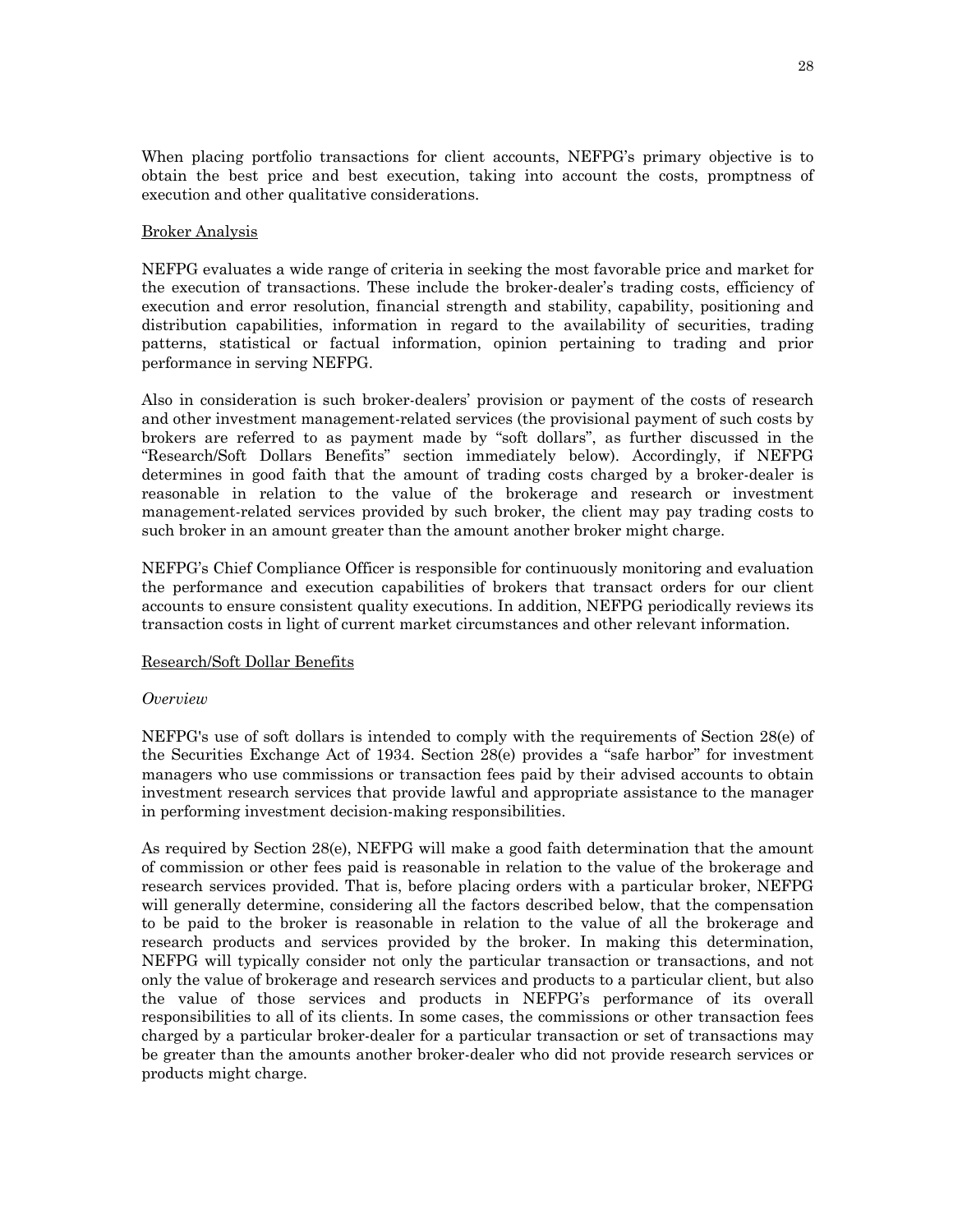#### *Research and Brokerage Products and Services*

"Research" products and services NEFPG may receive from broker-dealers may include economic surveys, data, and analyses; financial publications; recommendations or other information about particular companies and industries (through research reports and otherwise); and other products or services (e.g., computer services and equipment, including hardware, software, and data bases) that provide lawful and appropriate assistance to NEFPG in the performance of its investment decision-making responsibilities. Consistent with Section 28(e), brokerage products and services (beyond traditional execution services) consist primarily of computer services and software that permit NEFPG to effect securities transactions and perform functions incidental to transaction execution. NEFPG generally uses such products and services in the conduct of its investment decision- making generally, not just for those accounts whose commissions may be considered to have been used to pay for the products or services.

#### *Other Uses and Products*

NEFPG may use some products or services not only as "research" and as brokerage (i.e., to assist in making investment decisions for clients or to perform functions incidental to transaction execution) but for administrative and other purposes as well. In these instances, NEFPG will make a reasonable allocation of the cost of the products and services so that only the portion of the cost that is attributable making investment decisions and executing transactions is paid with commission dollars and NEFPG bears the cost of the balance. NEFPG's interest in making such an allocation differs from clients' interest, in that NEFPG has an incentive to designate as much as possible of the cost as research and brokerage in order to minimize the portion that NEFPG must pay directly.

#### *Mutual Fund Transactions*

Although shares of no-load mutual funds can be purchased and redeemed without payment of transactions fees, NEFPG may, consistent with its duty of best execution, determine to cause client accounts to pay transaction fees that may be higher than those obtainable from other broker-dealers when purchasing shares of certain no-load mutual funds in order to obtain "research". This research may not be used for the exclusive benefit of the clients who pay transaction fees in purchasing mutual fund shares.

#### *Raymond James Financial Services*

As discussed in the section entitled "Other Financial Industry Activities and Affiliations" on page 23 of this disclosure brochure, certain investment adviser representatives affiliated with NEFPG are, in their respective individual capacities, registered representatives of RJFS. These individuals are subject to FINRA Rule 3040 which restricts registered representatives from conducting securities transactions away from their broker-dealer unless RJFS provides written consent.

Clients are advised that these individuals may be restricted to conducting securities transactions through RJFS unless they first secure written consent from RJFS to execute securities transactions though a different broker-dealer. Absent such written consent or separation from RJFS, these individuals are prohibited from executing securities transactions through any broker-dealer other than RJFS under RJFS's internal supervisory policies. NEFPG is cognizant of its duty to obtain best execution and has implemented policies and procedures reasonably designed in such pursuit.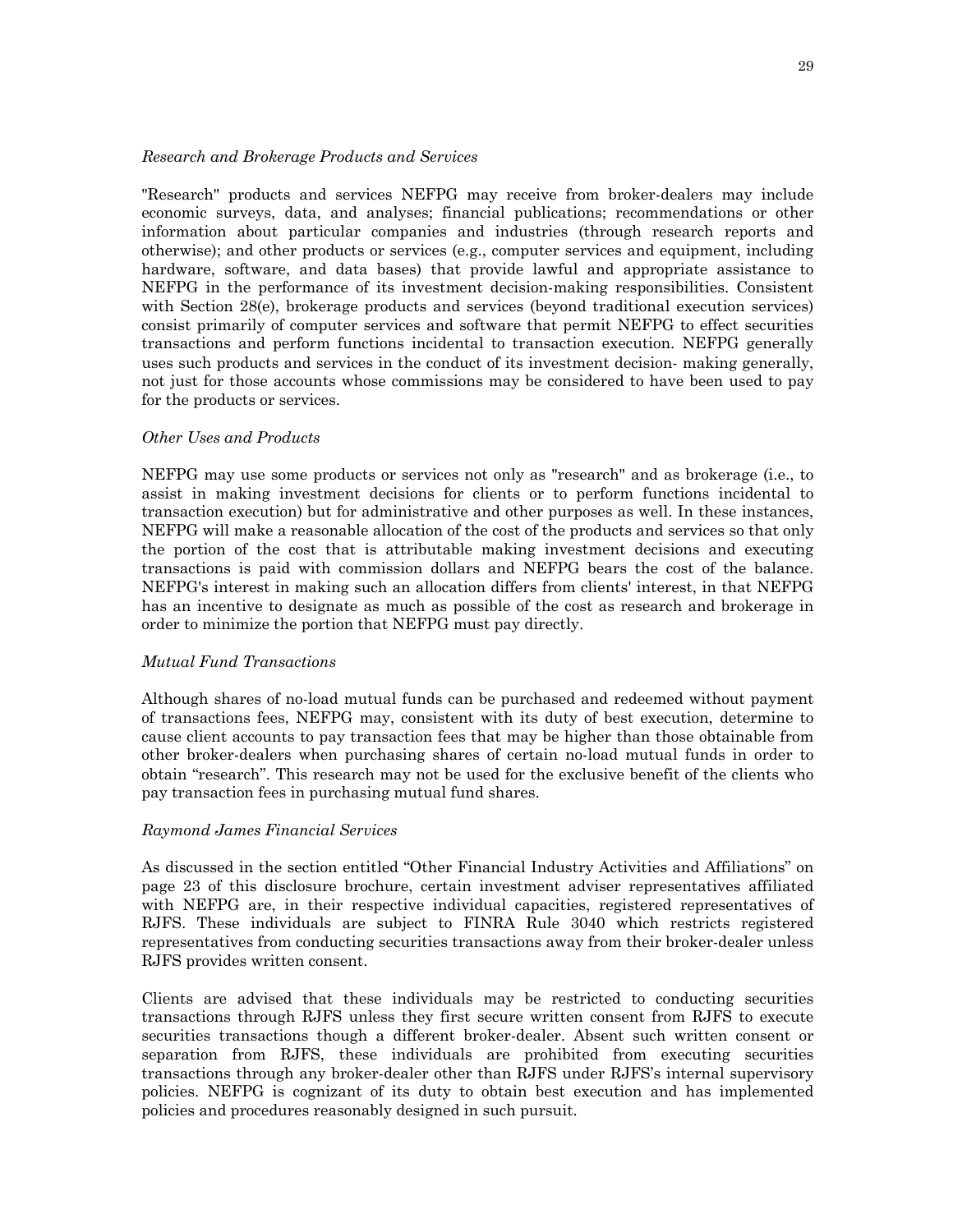NEFPG may receive from RJFS, without cost to NEFPG, computer software and related systems support, which allow NEFPG to better monitor client accounts maintained at RJFS. NEFPG may receive the software and related support without cost because NEFPG renders investment management services to clients that maintain assets at RJFS. The software and related systems support may benefit NEFPG, but not its clients directly. In fulfilling its duties to its clients, NEFPG endeavors at all times to put the interests of its clients first.

Clients should be aware, however, that NEFPG's receipt of economic benefits from a brokerdealer creates a conflict of interest since these benefits may influence NEFPG's choice of broker-dealer over another broker-dealer that does not furnish similar software, systems support, or services.

#### Directed Brokerage

## *Company Directed Brokerage*

NEFPG recommends that its clients use Raymond James Financial Services, Inc.'s ("RJFS") investment management service program for their brokerage services. The Company has chosen RJFS for its ability to deliver quality execution (including the best price, speed and delivery for a specific trade in light of all relevant circumstances) and record keeping services. It may be the case where RJFS charges a higher or lower fee than another broker charge for a particular type of service, such as transactions fees. Clients may utilize the broker dealer of their choice and are under no obligation to purchase or sell securities through RJFS. However, if a client does not choose to use RJFS, the investment adviser representative will reserve the right not to accept the account.

#### *Client Directed Brokerage*

Certain clients may direct NEFPG to use particular brokers for executing transactions in their accounts. With regard to client directed brokerage, NEFPG is required to disclose that NEFPG may be unable to negotiate commissions, block or batch orders or otherwise achieve the benefits described above, including best execution. Directed brokerage commission rates may be higher than the rates NEFPG might pay for transactions in non-directed accounts. Therefore, directing brokerage may cost clients more money.

NEFPG reserves the right to decline acceptance of any client account that directs the use of a broker dealer other than RJFS, if NEFPG believes that the broker dealer would adversely affect its fiduciary duty to the client and/or ability to effectively service the client portfolio.

As a general rule, NEFPG encourages each client to compare the possible costs or disadvantages of directed brokerage against the value of custodial or other services provided by the broker to the client in exchange for the directed brokerage designation.

## **B. Trade Aggregation and Allocation**

Transactions for each client generally will be made independently, unless NEFPG decides to purchase or sell the same securities for several clients at approximately the same time. NEFPG may (but is not obligated to) combine or "batch" such orders to:

• obtain best execution;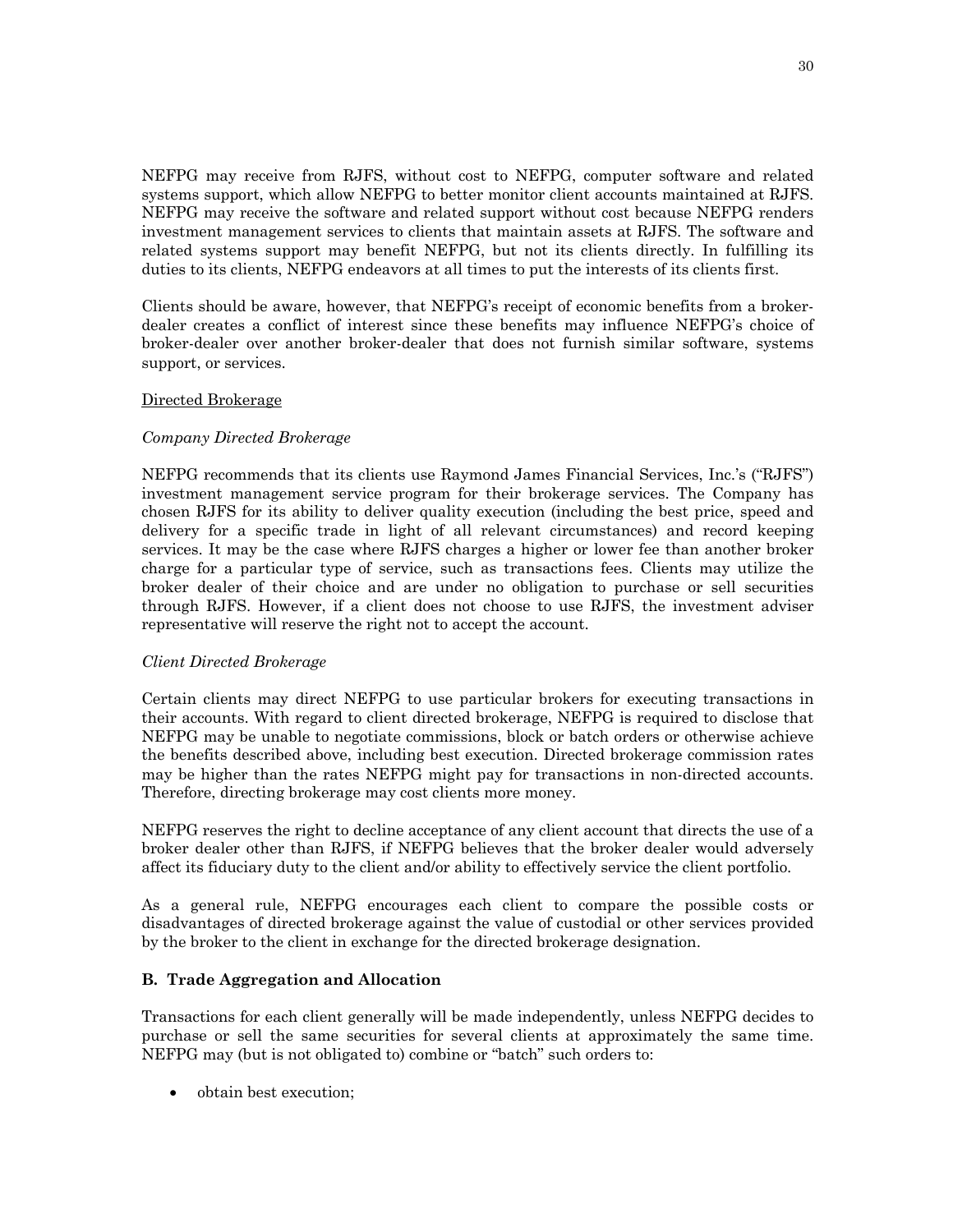- negotiate more favorable commission rates; or
- allocate equitably among NEFPG's clients, differences in prices and commissions or other transaction costs that might have been obtained had such orders been placed independently.

Under this procedure, transactions will generally be averaged as to price and allocated among NEFPG's clients *pro rata*. When aggregating lien trade orders, NEFPG will not receive any additional compensation or remuneration as a result of the aggregation. In the event that NEFPG determines that a prorated allocation is not appropriate under the particular circumstances, the allocation will be made based upon other relevant factors, which may include:

- When only a small percentage of the order is executed, shares may be allocated to the account with the smallest order or the smallest position or to an account that is out of line with respect to security or sector weightings relative to other portfolios, with similar mandates;
- Allocations may be given to one account when one account has limitations in its investment guidelines which prohibit it from purchasing other securities which are expected to produce similar investment results and can be purchased by other accounts;
- If an account reaches an investment guideline limit and cannot participate in an allocation, shares may be reallocated to other accounts (this may be due to unforeseen changes in an account's assets after an order is placed);
- With respect to sale allocations, allocations may be given to accounts low in cash;
- In cases when a pro rata allocation of a potential execution would result in a *de minimis* allocation in one or more accounts, NEFPG may exclude the account(s) from the allocation; the transactions may be executed on a pro rata basis among the remaining accounts; or
- In cases where a small proportion of an order is executed in all accounts, shares may be allocated to one or more accounts on a random basis.

# **Item 13 - Review Of Accounts**

## **A. Periodic Reviews**

## Asset Management Services

While the underlying securities within Asset Management Services accounts are continuously monitored, these accounts are reviewed no less frequently than quarterly. Accounts are reviewed in the context of each client's stated investment objectives and guidelines, ensuring that the structure of the portfolio is coordinated with these objectives.

In addition, investment returns will be measured against the appropriate benchmarks in each asset class. More frequent reviews may be triggered by material changes in variables such as the client's individual circumstances, or the market, political or economic environment.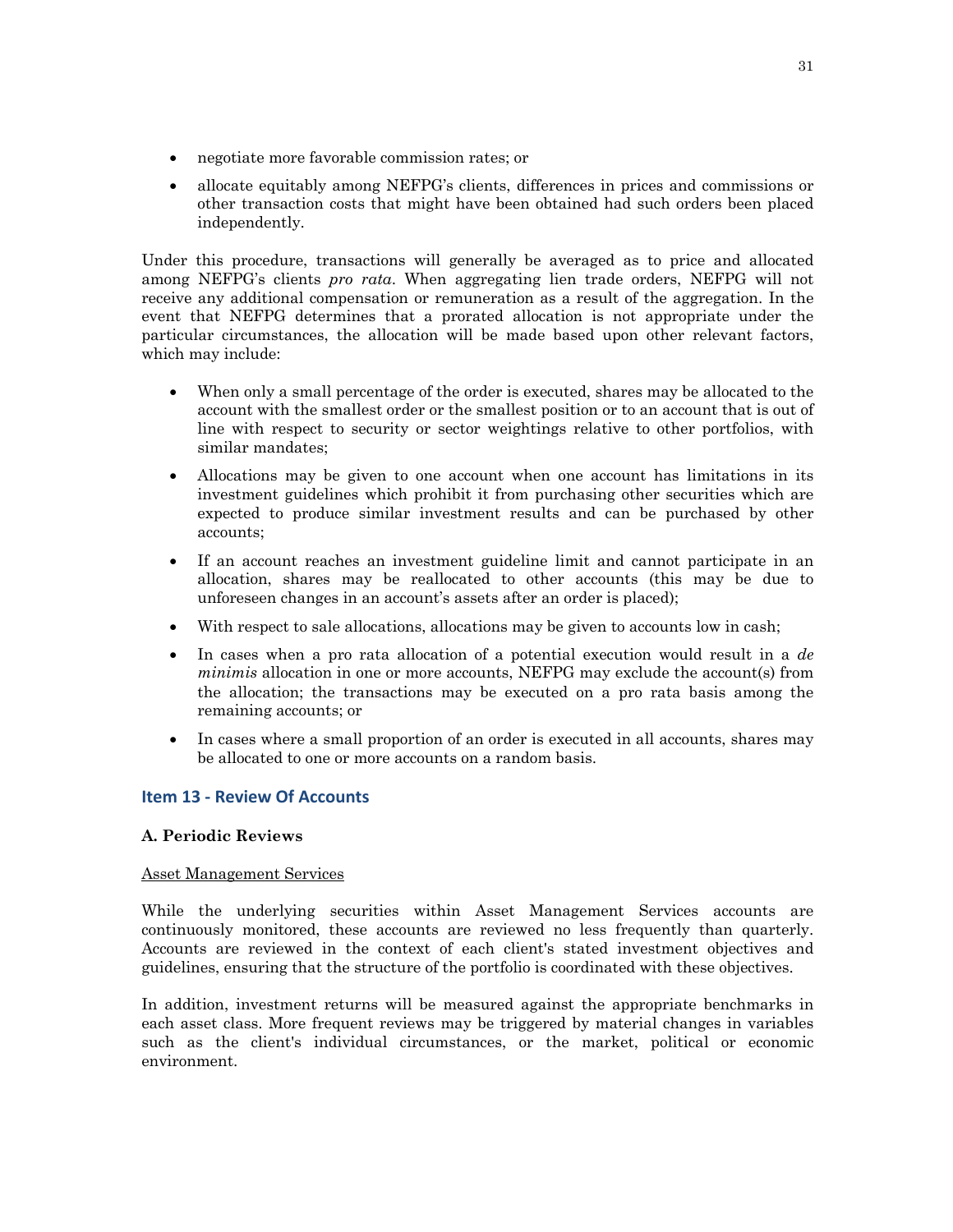## Financial Planning Services

These client accounts will be reviewed as contracted for at the inception of the advisory relationship.

## **B. Other Reviews**

Reviews may be triggered by material market, economic or political events, cash inflow or outflow to/from the portfolio or by changes in client's financial situations (such as retirement, termination of employment, physical move, or inheritance).

## **C. Regular Reports**

## Asset Management Services

Clients will receive statements at least quarterly. Additionally, quarterly statements will be generated as a result of investment activity by the client's separate custodian. Confirmation statements will be issued for all trading activity. Quarterly statements will include portfolio holdings, dates and amounts of transactions, and current and prior statement values.

## Financial Planning Services

Financial Planning clients will receive a completed financial plan. Additional reports will not typically be provided unless otherwise contracted for at the inception of the advisory relationship.

With prior permission from clients, outside and unrelated advisors, such as accountants, attorneys and investment professionals, may be consulted from time to time in connection with the review of any account or accounts.

# **Item 14 - Client Referrals And Other Compensation**

## **A. Economic Benefits**

NEFPG and/or its principal and employees may, from time to time, receive incentive awards for the recommendation/introduction of insurance products. While these individuals endeavor at all times to put the interest of the clients first as part of NEFPG's fiduciary duty, clients should be aware that the receipt of additional compensation itself creates a conflict of interest and may affect the judgment of these individuals when making recommendations.

## **B. Client Referrals**

NEFPG does not retain solicitors to refer clients to NEFPG. NEFPG does not receive compensation for making referrals to others.

# **Item 15 - Custody**

Custody of client assets will be maintained with the independent custodian selected by the client. NEFPG will not have physical custody of any assets in the client's account except as permitted for payment of advisory fees. Clients will be solely responsible for paying all fees or charges of the custodian. Clients will authorize NEFPG to give the custodian instructions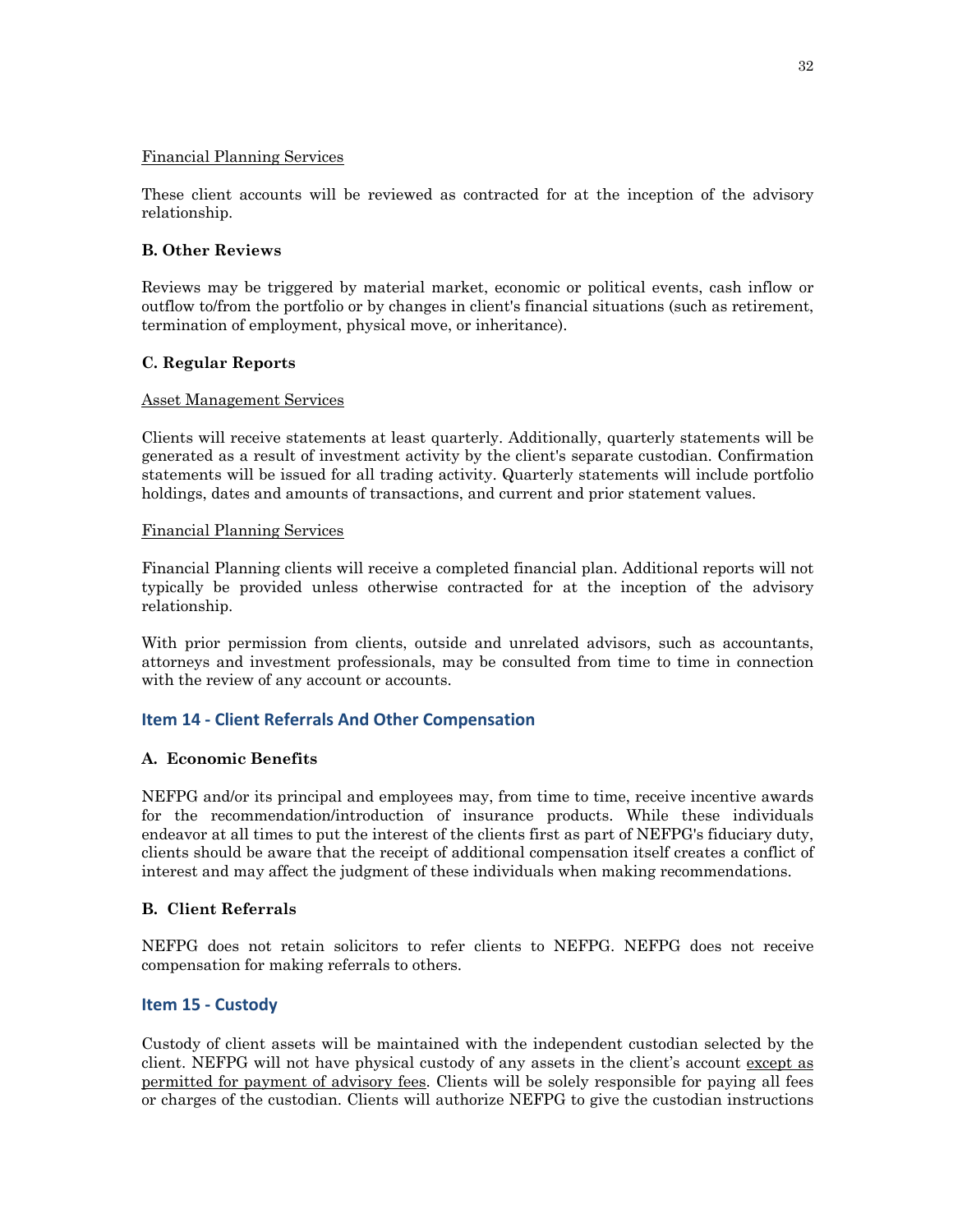for the purchase, sale, conversion, redemption, exchange or retention of any security, cash or cash equivalent or other investment for the client's account.

Clients will receive directly from the custodian at least quarterly a statement showing all transactions occurring in the client's account during the period covered by the account statement, and the funds, securities and other property in the client's account at the end of the period. Clients are urged to carefully review the account statement sent by the brokerdealer/custodian and to compare the account statement provided by the brokerdealer/custodian with any statements provided by NEFPG.

## **Item 16 - Investment Discretion**

For those client accounts over which NEFPG has discretion, NEFPG requests that it be provided with written authority (e.g., limited power of attorney contained in NEFPG's Investment Management Agreement) to determine the amounts of securities that are bought or sold. Any limitations on this discretionary authority shall be included in this written authority statement. Clients may change or amend these limitations as required. All such amendments shall be submitted in writing. NEFPG generally has discretionary authority to make the following determinations without obtaining the consent of the client before the transactions are effected: (1) which securities are bought and sold for the account and (2) the total amount of securities to be bought and sold. NEFPG's authority in making investment related decisions may be limited by account guidelines, investment objectives and trading restrictions, as agreed between NEFPG and the client.

#### **Item 17 - Voting Client Securities**

#### **Proxy Voting**

NEFPG does not vote proxies on behalf of its clients. Therefore, the client that maintains exclusive responsibility for: (1) directing the manner in which proxies solicited by issuers of securities beneficially owned by the client shall be voted and (2) making all elections relative to any mergers, acquisitions, tender offers, bankruptcy proceeding or other type events pertaining to the client's investment assets. NEFPG and/or the client shall correspondingly instruct each custodian of the assets to forward to the client copies of all proxies and shareholder communications relating to the client's investment assets.

Clients can contact NEFPG at 781-272-2200 if they have questions regarding a particular solicitation.

#### **Class Action Settlements**

Although NEFPG may have discretion over client accounts, it will not be responsible for handling client claims in class action lawsuits or similar settlements involving securities owned by the client. Clients will receive the paperwork for such claims directly from their account custodians. Each client should verify with their custodian or other account administrator whether such claims are being made on the client's behalf by the custodian or if the client is expected to file such claims directly.